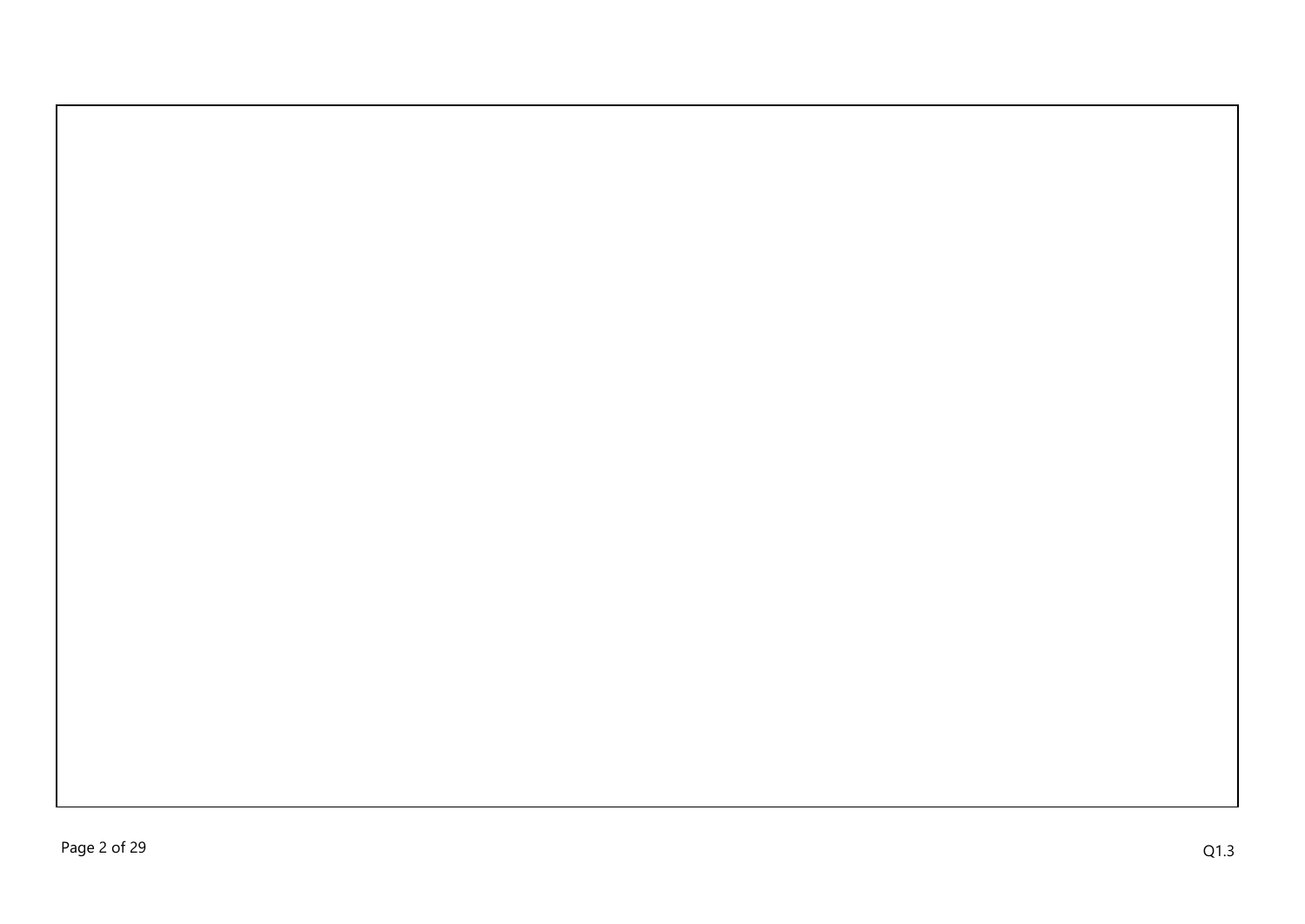| #              | Island         | House Name         | Name                   | Sex         | National ID | ړه پر ه                             | يترمثر                                                                                                                                                                                                                                 |
|----------------|----------------|--------------------|------------------------|-------------|-------------|-------------------------------------|----------------------------------------------------------------------------------------------------------------------------------------------------------------------------------------------------------------------------------------|
|                | GDh. Thinadhoo |                    |                        |             |             |                                     |                                                                                                                                                                                                                                        |
| 1              | GDh. Thinadhoo | Aafahi             | Samir Mohamed          | M           | A049125     | پژویر                               | شور ورەرو                                                                                                                                                                                                                              |
| $\overline{2}$ | GDh. Thinadhoo | Aafahi             | Afiya Gasim            | F           | A065821     | ړنځ په                              | مەر ئۇسۇ                                                                                                                                                                                                                               |
| 3              | GDh. Thinadhoo | Aafahi             | Mohamed Azan Samir     | M           | A253703     | ړنځ په                              | ورەر دېرە ھارىپى سەرىر                                                                                                                                                                                                                 |
| 4              | GDh. Thinadhoo | Aafahi             | Mohamed Isaam Samir    | M           | A391133     | د د .<br>مرو س                      | ورەرو رېگو گولو                                                                                                                                                                                                                        |
| 5              | GDh. Thinadhoo | Aashtha            | Mariyam Manaam Zuhuree | F           | A273847     | پر ه پر<br>مرشومی                   | נ סנס ג'וס כבן<br>כינו <i>ת כיתב</i> הנית                                                                                                                                                                                              |
| 6              | GDh. Thinadhoo | Abuha              | Rameez Adam            | M           | A102191     | رەپر                                | برَدِج أرادة                                                                                                                                                                                                                           |
| $\overline{7}$ | GDh. Thinadhoo | Abuha              | Adam Futhu             | M           | A113035     | رەپىر                               | پر ه د د<br>پرترو توم                                                                                                                                                                                                                  |
| $\overline{8}$ | GDh. Thinadhoo | Age                | Athifa Gasim           | $\mathsf F$ | A100595     | ين ح<br>حرقع                        | ۇ <sub>م</sub> ۇ ئ <sup>ې</sup> رۇ                                                                                                                                                                                                     |
| $ 9\rangle$    | GDh. Thinadhoo | Age                | Ageel Ibrahim          | M           | A138819     | ین ہ<br>حر                          | رسمبر<br>كەنتى ھەمگە بىرە<br>كەنتى كەنتىگە كەنتى كەنتى كەنتى كەنتى كەنتى كەنتى كەنتى كەنتى كەنتى كەنتى كەنتى كەنتى كەنتى كەنتى كەنتى كەنتى<br>كەنتى كەنتى كەنتى كەنتى كەنتى كەنتى كەنتى كەنتى كەنتى كەنتى كەنتى كەنتى كەنتى كەنتى كەنت |
| 10             | GDh. Thinadhoo | Age                | Fathmath Nashaya Ageel | $\mathsf F$ | A317293     | چە ھ<br>  جى                        |                                                                                                                                                                                                                                        |
| 11             | GDh. Thinadhoo | Alidhoadhi         | Khadheeja Hussain      | F           | A035979     | تروثرمر                             |                                                                                                                                                                                                                                        |
| 12             | GDh. Thinadhoo | Alimasvaadhee      | Nishadh Shafeeg        | M           | A301622     | رَ بِر <sub>پ</sub> ر شوء پر        |                                                                                                                                                                                                                                        |
| $ 13\rangle$   | GDh. Thinadhoo | Ameeruzzahuri      | Akhusifa Hussain       | F           | A077218     | ړې پره پر د بر                      |                                                                                                                                                                                                                                        |
| 14             | GDh. Thinadhoo | Anbareege          | Abdulla Saeed Hassan   | M           | A053703     | بر ۵ په په کې<br>مرس هم په          | رە داللە سەمەتر برسەش                                                                                                                                                                                                                  |
| 15             | GDh. Thinadhoo | Anbareege          | Zubaida Hassan         | F           | A102430     | ر ۵ پر ء<br>تر سرڪ س <sub>ي</sub> ر | تم مَه مر من من سكر السكر السكر السكر السكر السكر السكر السكر السكر السكر السكر السكر السكر السكر ال                                                                                                                                   |
| 16             | GDh. Thinadhoo | Anbareege          | Nuzufa Saeed           | F           | A102432     | ر هې په په<br>د سرچونو              | ج <sub>وجو</sub> ي سند <sub>و</sub> يتر                                                                                                                                                                                                |
| 17             | GDh. Thinadhoo | Areesh             | Aminath Silath Shaheed | F           | A351566     | وسمير يثنو                          | ە ئەسكە سوۋە ھەرەر<br>مەسكە مەسىر                                                                                                                                                                                                      |
| 18             | GDh. Thinadhoo | Aston Villa        | Aminath Didi           | F           | A100566     | ، صۇمئىرىم<br>مەسىم                 | و سره مرد د                                                                                                                                                                                                                            |
| 19             | GDh. Thinadhoo | <b>Beach House</b> | Ahmed Shareef          | M           | A104695     | ھەممەر جە                           | أرەر ئىسكىرۇ                                                                                                                                                                                                                           |
| 20             | GDh. Thinadhoo | <b>Beach House</b> | Aminath Mohamed        | F           | A119537     | ھەمزىر م                            | 21012 212                                                                                                                                                                                                                              |
| 21             | GDh. Thinadhoo | <b>Beach House</b> | Fathimath Mohamed Didi | F           | A138359     | ە <i>ئادىر مى</i> ر                 | وكبوكرة المردور ورورور                                                                                                                                                                                                                 |
| 22             | GDh. Thinadhoo | <b>Beach House</b> | Mohamed Moosa          | M           | A303683     | ھەمزىر م                            | ورەرو دوغ                                                                                                                                                                                                                              |
| 23             | GDh. Thinadhoo | <b>Beach House</b> | Aishath Mohamed        | F           | A303687     | $\sqrt{27.89}$                      | ه دره دره در<br>مگرشوه وبروتر                                                                                                                                                                                                          |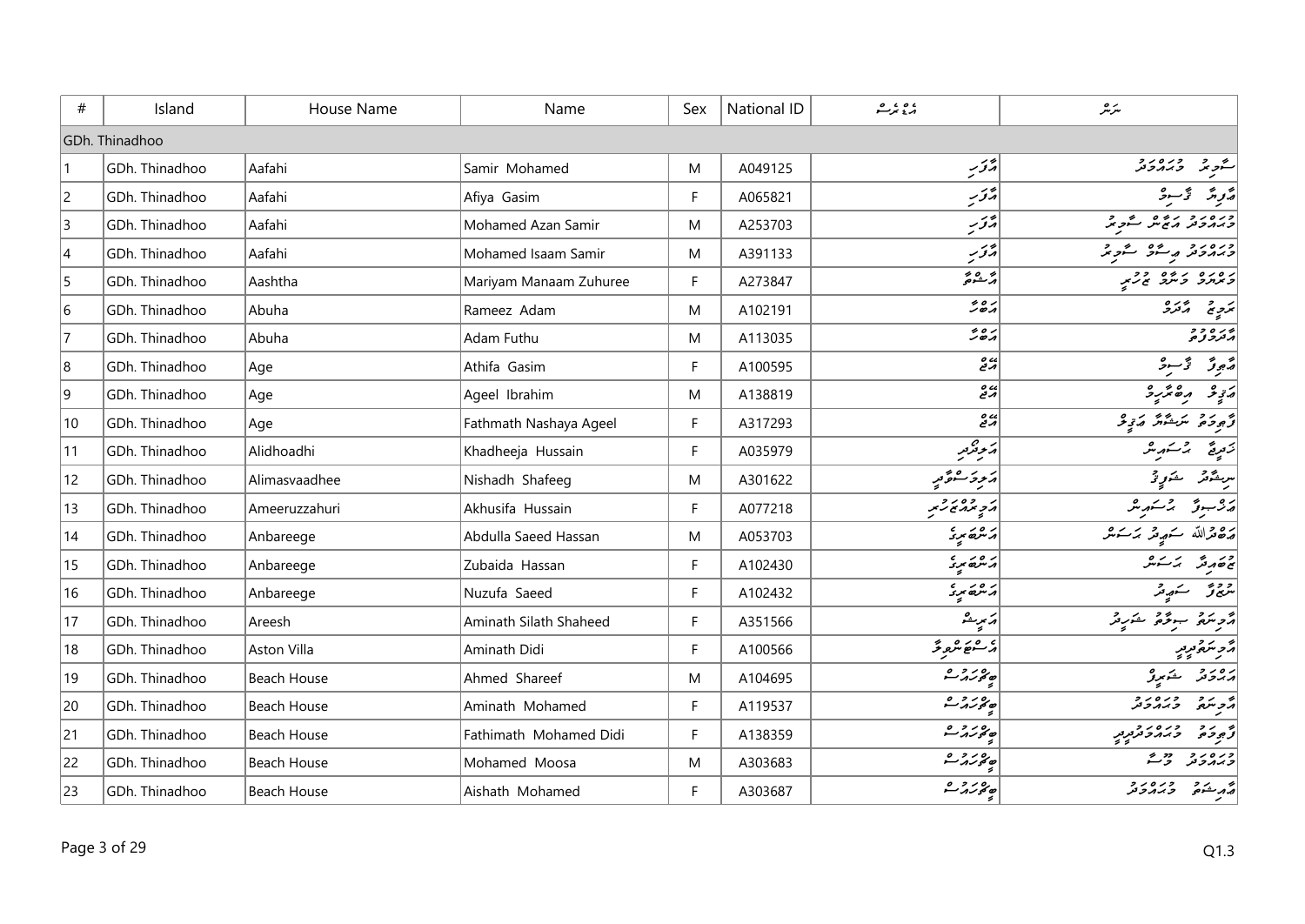| 24 | GDh. Thinadhoo | <b>Beach House</b> | Ibrahim Mohamed          | M  | A303692 | ھەممەر 2                                     |                                            |
|----|----------------|--------------------|--------------------------|----|---------|----------------------------------------------|--------------------------------------------|
| 25 | GDh. Thinadhoo | <b>Beach House</b> | Ali Nasooh Mohamed       | M  | A303696 | ھەممەر جە                                    | كرو مرجود وره در                           |
| 26 | GDh. Thinadhoo | <b>Beach House</b> | Mariyam Leen             | F  | A335846 | ھەممەر 2 ھ                                   | دەرە بېر                                   |
| 27 | GDh. Thinadhoo | Beach Villa        | Ahmed Shafeeg            | M  | A037524 | ھەمچ ھرىتىر                                  | رەرو شەرد                                  |
| 28 | GDh. Thinadhoo | Benhaage           | Shaheeda Abdulla         | F  | A058910 | ې ۵ پرې<br>ح <i>ه مرگ</i> ي                  | ەھىراللە<br>ے کمبر مگر<br>خ                |
| 29 | GDh. Thinadhoo | <b>Black Neck</b>  | Abdulla Yoosuf           | M  | A302643 | ه و ه ه و ه<br>م <i>ه مورد</i>               | برە تراللە<br>ېږمبره                       |
| 30 | GDh. Thinadhoo | <b>Black Neck</b>  | Mashitha Yoosuf          | F  | A302644 | ه و ه ه و ه<br>ح <i>افر ما م</i> ر <i>ما</i> | ۇ ئىمۇ<br>ېژىستۇ                           |
| 31 | GDh. Thinadhoo | <b>Black Smith</b> | Hussain Didi             | M  | A042509 | ە ئە ئەر ۋ                                   | ج <sub>ە</sub> سەمەسىھەمە                  |
| 32 | GDh. Thinadhoo | <b>Black Smith</b> | Khadeeja Didi            | F. | A100565 | ه د ه ه ه د ه<br>په عربا                     | ئرَ تورچٌ تو تو<br>س                       |
| 33 | GDh. Thinadhoo | <b>Black Smith</b> | Aminath Ausanee Abdhulla | F. | A360957 | ە ئەر ئەرە                                   | وتحريبهم ووجستمس وكافرالله                 |
| 34 | GDh. Thinadhoo | Blackneck aage     | Mohamed Shameem          | M  | A054338 | ه ده ه ده و د<br>حوم سربر در                 | ورەرو شرور                                 |
| 35 | GDh. Thinadhoo | Blackneck aage     | Ahmed Shiyaz Shameem     | M  | A148938 | ه ده ه ده و د<br><b>ه نو</b> م سربر در       | رەر د <sub>ە شورگ</sub> ە ئەرە             |
| 36 | GDh. Thinadhoo | Blackneck aage     | Fathimath Shizmeena      | F  | A151848 | ه ده ه ده و د<br><b>ه نو</b> م سرم در        | ژوده موځوند                                |
| 37 | GDh. Thinadhoo | Blackneck aage     | Zulmeena Shameem         | F  | A318210 | ه ده ه ده و د<br>حوم سرد در                  | ج څو په شو د ک                             |
| 38 | GDh. Thinadhoo | Blackneck aage     | Hussain Shameem          | M  | A318211 | ە يە ە يە ە » »<br>ھۆر سرىر ەر               | يز سەر شەھ بەر ئە                          |
| 39 | GDh. Thinadhoo | Blackneck aage     | Aminath Siyana           | F  | A318212 |                                              | و بره سورش                                 |
| 40 | GDh. Thinadhoo | Broom              | Asima Ibrahim            | F. | A041795 | ه دوه<br>ن <i>ه ب</i> رگر                    | دە ئەرد<br>رمج سبورمح                      |
| 41 | GDh. Thinadhoo | <b>Broom</b>       | Ahmed Adam Manik         | M  | A100559 | ه دوه<br>ن عرو                               | גפני הינכליטי                              |
| 42 | GDh. Thinadhoo | Broom              | Yoosuf Adhuham Azuheem   | M  | A300753 | ه دوه<br>ن <i>ه پو</i> ر                     | מ כם גבגם גבנים<br>ת—ני הנקבוב הנקב        |
| 43 | GDh. Thinadhoo | Carbon             | Nahidha Hassan           | F  | A064799 | ر<br>برگەنگە                                 | برَسەمىر<br>ىتزىر قىر                      |
| 44 | GDh. Thinadhoo | Carbon             | Aisha Dhiye              | F  | A301587 | ر<br>برگەنگە                                 | ر<br>په مرڪنورنگ                           |
| 45 | GDh. Thinadhoo | Carbon             | Rasheedha Hassan         | F  | A301588 | پ <sup>ر</sup> بره مګر                       | ىرىسىدىگە كەسكەنلى                         |
| 46 | GDh. Thinadhoo | Carbon             | Naseema Hassan           | F  | A301589 | ر<br>برگەنگە                                 | لكرسوق الكاشكر                             |
| 47 | GDh. Thinadhoo | Carbon             | Shaheeda Hassan          | F. | A301592 | ر<br>برگەنگە                                 | لمشريق الكاشر                              |
| 48 | GDh. Thinadhoo | Carbon             | Ahmed Naffaah Shareef    | M  | A301594 | ر<br>برگەنگە                                 | رەر د رەپرە ئىيرو<br>مەددىر سمدۇر ئىيرو    |
| 49 | GDh. Thinadhoo | Chewing Gum        | Mohamed Manik            | M  | A300771 | ىچ ەپەنگە ئە                                 | כ גם גבג<br><i>ב ג</i> וג <i>ב</i> וב ייגט |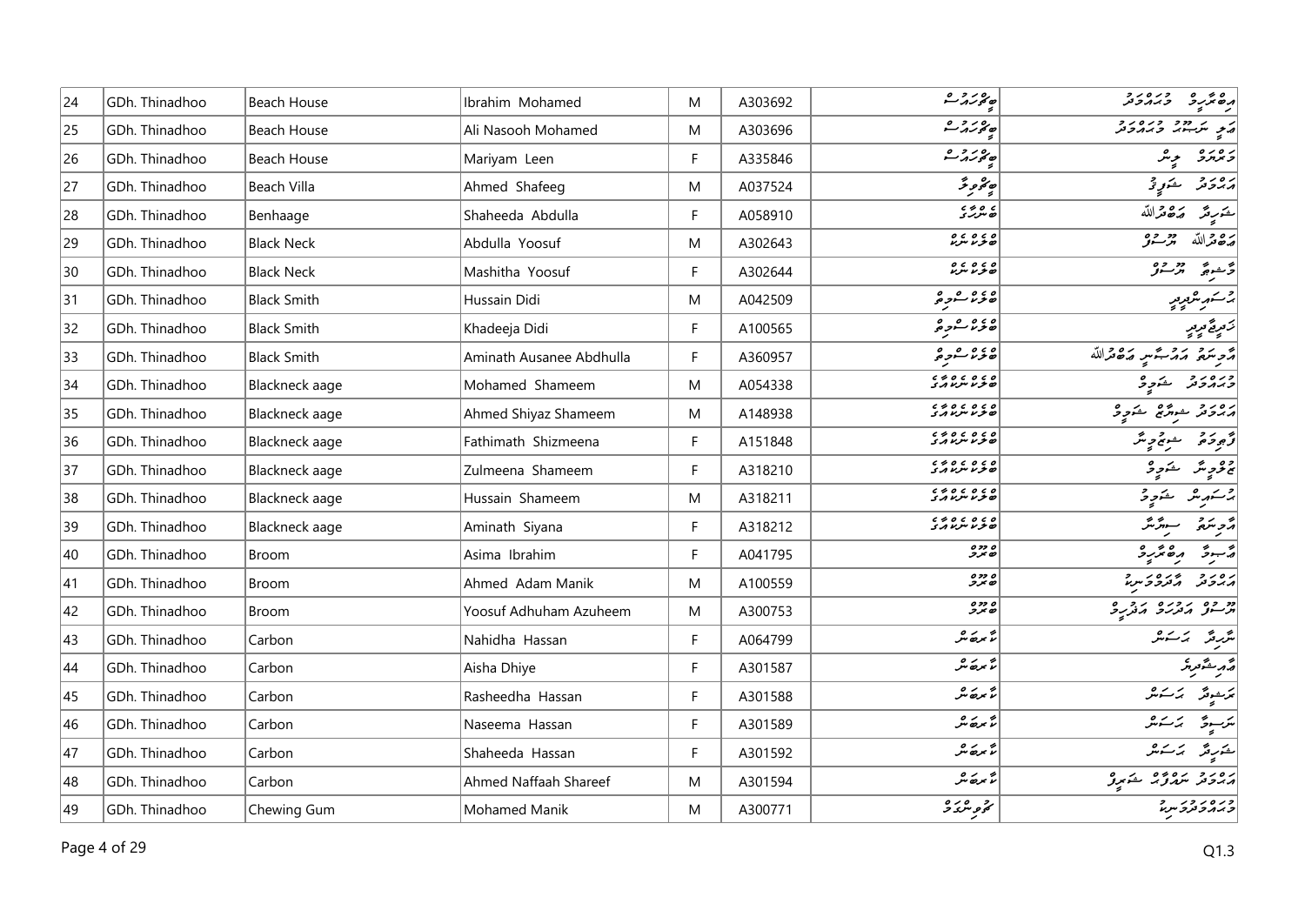| 50 | GDh. Thinadhoo | Chewing Gum    | Aishath Nadha Saudhulla        | F         | A353784 | ىخ موسرى ئى                        | مەم ئىكتى ئىق ئەر ئىراللە                                                     |
|----|----------------|----------------|--------------------------------|-----------|---------|------------------------------------|-------------------------------------------------------------------------------|
| 51 | GDh. Thinadhoo | Coral          | Azhan Mohamed                  | M         | A065181 | ەر ە<br>ئىلىمىرىتى                 | رومی وره رو                                                                   |
| 52 | GDh. Thinadhoo | Coral          | Eelaaf Zaeem                   | F         | A301231 | ەر ە<br>ئىگەنگە                    | أرِ حَمْرٌ مَنْ يَا اللَّهِ وَ                                                |
| 53 | GDh. Thinadhoo | Coral          | Nashathath Zaeem               | F         | A301233 | ەر ە<br>ئىگەنگە                    |                                                                               |
| 54 | GDh. Thinadhoo | Cupid          | Rasheeda Hassan                | F         | A066328 | بىر قريده                          | ىكەش <sub>ۇ</sub> نگە كەسكەنگر                                                |
| 55 | GDh. Thinadhoo | Cupid          | Aishath Nafha Nazeer           | F         | A334981 | بدوره                              | ە ئەستىم سروت سەپەتر                                                          |
| 56 | GDh. Thinadhoo | Dheefuramge    | Mohamed Azim                   | M         | A081850 | و ره د<br>درو برو د                | وره رو د مي ه<br>د پر پروتر مي پر                                             |
| 57 | GDh. Thinadhoo | Dheefuramge    | Shiuza Muhusin                 | F         | A102447 | ورقره و ء                          | أشورج وراسوس                                                                  |
| 58 | GDh. Thinadhoo | Dheefuramge    | Ramla Hassan                   | F         | A102448 | ور <sup>و ر</sup> ه ۶              | ىرە ئەسەر                                                                     |
| 59 | GDh. Thinadhoo | Dheefuramge    | Aazra Abdul Muhsin             | F         | A102451 | درچ تره ۶                          | و د ده ده ده ده سره<br>د می د ماه در د د سره                                  |
| 60 | GDh. Thinadhoo | Dheefuramge    | Hussain Mubah                  | M         | A302779 | در دره در در در در در ا            | جامشهر محقق                                                                   |
| 61 | GDh. Thinadhoo | Dhoadhil       | Ibrahim Mughnee                | M         | A099564 | شرمر شر                            | رەپرىر دۇس                                                                    |
| 62 | GDh. Thinadhoo | Dhoadhil       | Yoosuf Abdul Wahhab            | M         | A102423 | ترمر ثر                            | מ כם גם כם גם כם<br>ת—נ גם בת <i>ב</i> פגלם                                   |
| 63 | GDh. Thinadhoo | Dhoadhil       | Khadheeja Abdul Wahhab         | F         | A103745 | قرمرقر                             | ز در ۵۶۵۰۵۶۰۰<br>زوده مان دره در ۱۶۶                                          |
| 64 | GDh. Thinadhoo | Dhoadhil       | Zifleen Hassan                 | F         | A113837 | شرمر عمر<br>                       | يوقوپىق ئەسەھ                                                                 |
| 65 | GDh. Thinadhoo | Dhoadhil       | Yooshau Abdul Wahhab           | ${\sf M}$ | A302277 | ە<br>ئىرىبرىر                      | ر ه و ه ر ه <i>و ه</i><br>پره تر <del>ت</del> ر ه ر ه<br>دو به در<br>هر شه در |
| 66 | GDh. Thinadhoo | Dhoorafish     | Hassan Sham'aan                | ${\sf M}$ | A335229 | دوبر<br>  تد تنزی <sub>ر</sub> مشه | يُركبش كوكورس                                                                 |
| 67 | GDh. Thinadhoo | Dhoorafish     | Hussain Sharoof Ibrahim Haroon | M         | A335230 | قزئزبر يثه                         | د کرمر شورو ده ندره در ده در در با                                            |
| 68 | GDh. Thinadhoo | <b>Dhuveli</b> | Mohamed Shaffaf Ali Rasheed    | M         | A102426 | قرغرمبر                            | ورەرو دەۋە كەم كەس                                                            |
| 69 | GDh. Thinadhoo | Dhuveli        | Shaheeda Ibrahim               | F         | A102427 | قرءً محر                           | شَرِيرٌ وڤيرُردُ                                                              |
| 70 | GDh. Thinadhoo | Eleena         | Abdulla Khalid                 | ${\sf M}$ | A055865 | ەمەپىر                             | رَصْقَرَاللّه شَعْرَ قَرْ                                                     |
| 71 | GDh. Thinadhoo | Eleena         | Mariyam Khalida                | F         | A102440 | أدمويتر                            | ر ه ر ه<br><del>ر</del> بربرو<br>رٌ وترٌ                                      |
| 72 | GDh. Thinadhoo | Eleena         | Fathimath                      | F         | A102441 | ەمەپە                              | وٌجوحه                                                                        |
| 73 | GDh. Thinadhoo | Eleena         | Aishath Samah                  | F         | A102442 | ې په پېژنگر<br>تو                  | سەۋر<br>ۇ مەشقۇم<br>مەم                                                       |
| 74 | GDh. Thinadhoo | Eleena         | Aminath Nasiha                 | F         | A102443 | ې په پېړنگه<br>د په پېښ            | ۇ ئەسكە ئەسىر                                                                 |
| 75 | GDh. Thinadhoo | Eleena         | Mohamed Ahmed                  | M         | A106809 | ەمەپىر                             | כנסנפ נסנפ<br>כגמכת הגבת                                                      |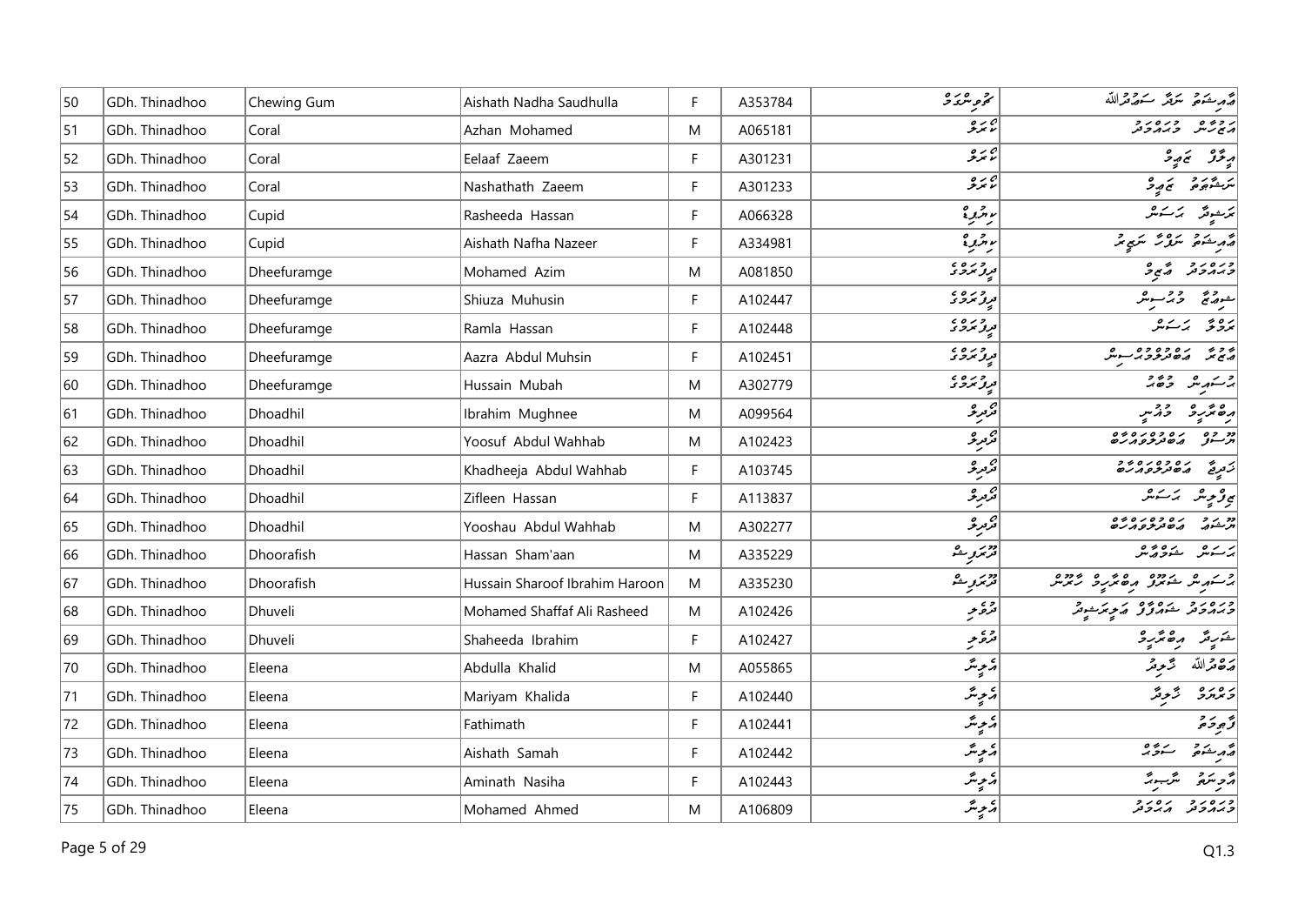| 76  | GDh. Thinadhoo | Eleena       | Eemana Mohamed         | F           | A302583 | ەمەپە                            | وره دره دو                                                                  |
|-----|----------------|--------------|------------------------|-------------|---------|----------------------------------|-----------------------------------------------------------------------------|
| 77  | GDh. Thinadhoo | Eleena       | Ihsana Mohamed         | F           | A331643 | ەمەپە                            | مەرقىقى دىرەرد                                                              |
| 78  | GDh. Thinadhoo | Eleena       | Ihsan Mohamed          | M           | A338587 | ەمەپە                            | مر شهر دره دو                                                               |
| 79  | GDh. Thinadhoo | Elight House | Ahmed Sadhoog          | M           | A058725 | وبخروع ترقرعه                    | ره ر و دوو<br>پرېدونر سيونونۍ                                               |
| 80  | GDh. Thinadhoo | Elight House | Mohamed Muhaimin       | M           | A081844 | ې ئەرەبەر م                      | ورەرو وژېرونې                                                               |
| 81  | GDh. Thinadhoo | Elight House | Mohamed Mannah Sadoog  | M           | A253448 | وبخرج بروعه                      | ورەر د رەپرىر رودد<br><i>ويەم</i> رونر ۋىرىش، سىن <i>ر</i> ى                |
| 82  | GDh. Thinadhoo | Esfiya       | Aaziraa Ahmed          | F           | A100004 | ې ش <sub>وپ</sub> ر              | ړې پر دروند                                                                 |
| 83  | GDh. Thinadhoo | Esfiya       | Aminath Amal Ahmed     | F           | A354744 | ې ش <sub>وپ</sub> ور             | أترجم المرده الملاحدة                                                       |
| 84  | GDh. Thinadhoo | Ever Fast    | Fathimath Lizee        | F           | A058724 | ى بە بەرگە ھ<br>مەمەرگە سىزە     | و دو وي<br>د دوده وي<br>د دود و و د بر بر بر                                |
| 85  | GDh. Thinadhoo | Ever Fast    | Ahmed Vifag Hassan     | M           | A102453 | ى ئەسرىگە شەھ                    |                                                                             |
| 86  | GDh. Thinadhoo | Ever Fast    | Sheeza Hassan          | F           | A102454 | ى بە بەرگە ھ<br>مەمەرگە سىزە     | أشويج أيركسكر                                                               |
| 87  | GDh. Thinadhoo | Ever Fast    | Mohamed Vifag Hassan   | M           | A102455 | ى بەر بۇ سەھ                     | ورورو وؤو برختر                                                             |
| 88  | GDh. Thinadhoo | Ever Fast    | Aishath Faanu          | F           | A102456 | ى بە بەرگە ھ<br>مەمەرگە سىزە     | ۇ مەستەھ <i>ۋى</i> تر                                                       |
| 89  | GDh. Thinadhoo | Ever Fast    | Aishath Ahmed          | F           | A301699 | ى ئەرگەر 20<br>م <i>ە</i> رگەرگە | ه دشتن ده د و د                                                             |
| 90  | GDh. Thinadhoo | Ever Fast    | Ali Wifag Hassan       | M           | A301708 | ى ئەسرىگە ھ                      | أزمج ورتمح برسكس                                                            |
| 91  | GDh. Thinadhoo | Excel        | Adnan Gasim            | M           | A097128 | ې ۵ چې که مخ                     | ر د مره شوره<br>مرمر شرکت شور                                               |
| 92  | GDh. Thinadhoo | Excel        | Fareesha Abdulla       | F           | A106051 | ې ۵ د محمو                       | ترىيىت كەن ئاللە                                                            |
| 93  | GDh. Thinadhoo | Excel        | Aban Adnan             | M           | A347572 | ې ۵ د مو                         | رەم رومۇر                                                                   |
| 94  | GDh. Thinadhoo | Fahena       | Aminath Azeema Waheed  | F.          | A056643 | ىر ، مەش                         | أأرجع أياته وأبادهم                                                         |
| 95  | GDh. Thinadhoo | Fahena       | Mohamed Ajeeb          | M           | A056649 | ىر ، مىگە<br>يوپەنىش             | ورەرو رىي<br>وبى <sub>د</sub> رونر ك <i>ى</i> ي                             |
| 96  | GDh. Thinadhoo | Farumaan     | Hussain Fayaz          | M           | A034297 | ىر بەير ب <sub>ىر</sub>          | بركستهر مكر تو ترشيده                                                       |
| 97  | GDh. Thinadhoo | Farumaan     | Aishath Hussain Fayaz  | F           | A073099 | ىر بەيرى<br>تەنىر شە             | و<br>وگر شوه بر سور شر و کرم شو                                             |
| 98  | GDh. Thinadhoo | Fasdhaanuge  | Aishath Razana Rasheed | $\mathsf F$ | A151316 | ر ۱۵۵ و <sup>ی</sup>             |                                                                             |
| 99  | GDh. Thinadhoo | Fasdhaanuge  | Rasheedha Ali          | F           | A317846 | ر ۱۵۰۰ و <sup>ی</sup>            | بر <sub>خونگر</sub> برکو<br>برخونگر برکوی<br>سرگرفترالله برقرم <sub>ی</sub> |
| 100 | GDh. Thinadhoo | Fathis       | Saudulla Hilmy         | M           | A025866 | ۇ ھ <sub>ۇ</sub> ش               |                                                                             |
| 101 | GDh. Thinadhoo | Fathis       | Mohamed Naeem Hassan   | M           | A036809 | ئەموشە                           | ورەرو مەدە ئەسكىر                                                           |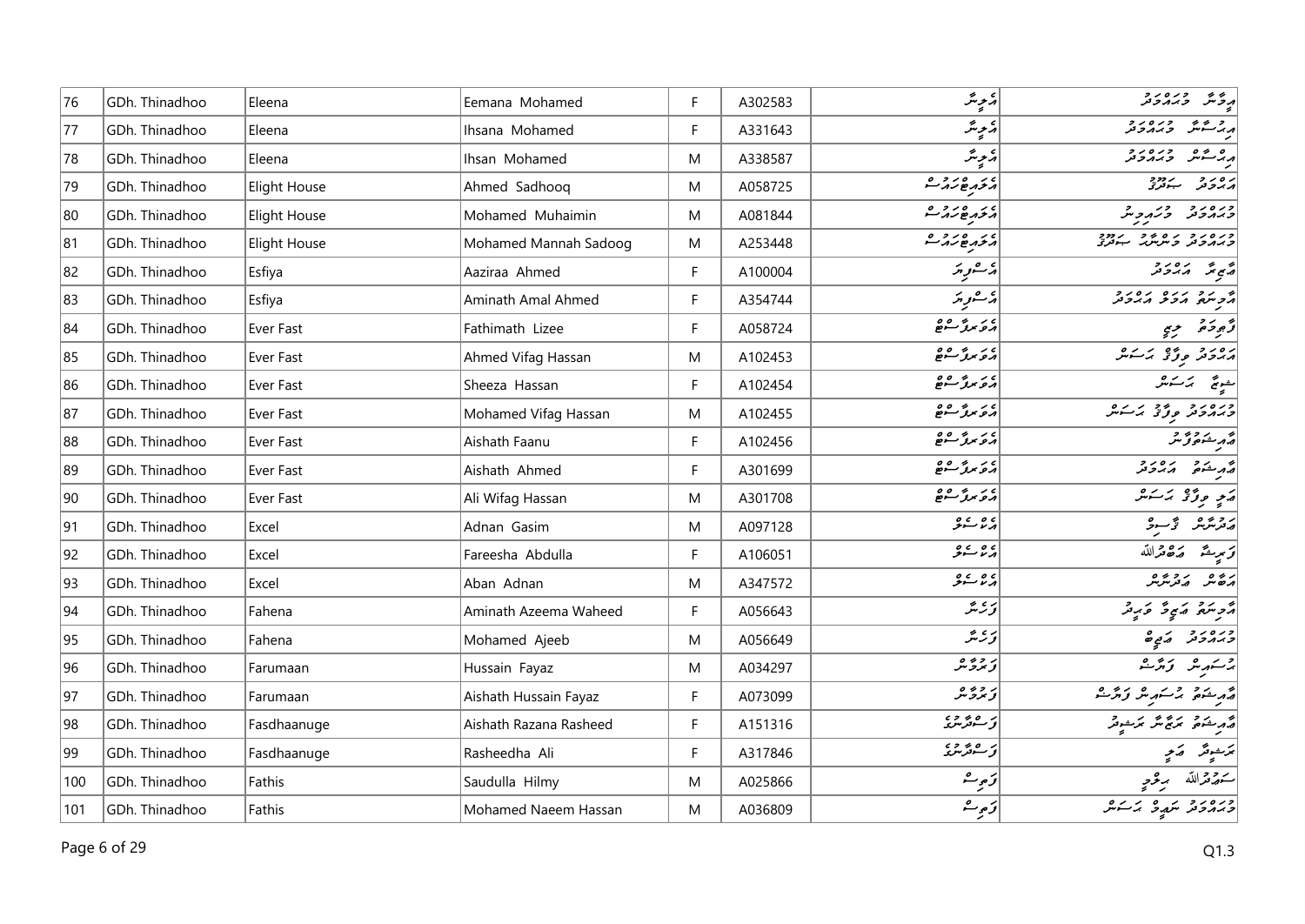| 102 | GDh. Thinadhoo | Fathis      | Nazuhath Naeem            | F  | A040410 | رَمو مشه                                    | يروج من يتمريك                                                                                                                                                                                                                      |
|-----|----------------|-------------|---------------------------|----|---------|---------------------------------------------|-------------------------------------------------------------------------------------------------------------------------------------------------------------------------------------------------------------------------------------|
| 103 | GDh. Thinadhoo | Fathis      | Nasooh Nasrulla Ali       | M  | A358166 | ئۈ مور ھ                                    | ىرجى مىرجىمەللە مەر                                                                                                                                                                                                                 |
| 104 | GDh. Thinadhoo | Feeroazuge  | Aishath Shafeeqa          | F  | A048641 | وپرېږ                                       |                                                                                                                                                                                                                                     |
| 105 | GDh. Thinadhoo | Fehikuri    | Fathimath Sameeha         | F. | A031928 | ۇرى <i>رى</i><br>ر                          | ومودة سكوبة                                                                                                                                                                                                                         |
| 106 | GDh. Thinadhoo | Fehikuri    | Maasha Waheed             | F  | A081075 | ۇرىۋىر<br>مەس                               | وَّحْدُ وَرِمْر                                                                                                                                                                                                                     |
| 107 | GDh. Thinadhoo | Fehikuri    | Abdulla Fahud             | M  | A130526 | وربنير                                      | مَدْهِ قَرْاللّه وَرْقَرْ                                                                                                                                                                                                           |
| 108 | GDh. Thinadhoo | Fehikuri    | Ahmed Jihad               | M  | A138644 | ۇرى <i>قى</i> ر                             | ړ پر د پر پر                                                                                                                                                                                                                        |
| 109 | GDh. Thinadhoo | Fehikuri    | Fathmath Miruzaa Ahmed    | F  | A297092 | وربائعه                                     | و دو دوه ده دو                                                                                                                                                                                                                      |
| 110 | GDh. Thinadhoo | Fehikuri    | Aishath Zeeniya           | F  | A297127 | ۇرى <sup>ق</sup> ىر                         | و مشهور سي مريد من مستقرر المستقرر المستقرر من مستقرر المستقرر المستقرر المستقرر المستقرر من الله مس<br>مستقرر المستقرر المستقرر المستقرر المستقرر المستقرر المستقرر المستقرر المستقرر المستقرر المستقرر المستقرر المس<br>مستقرر ال |
| 111 | GDh. Thinadhoo | Fine        | Ahmed Shathir             | M  | A027467 | ۇ بەشر                                      | أرەر دېم ئىگە ئىچ                                                                                                                                                                                                                   |
| 112 | GDh. Thinadhoo | Fine        | Zamhath Ahmed             | F  | A103259 | ۇ بەشر                                      | י סיי כי יירי ביירי היירי ביירי ביירי ביירי ביירי ביירי ביירי ביירי ביירי ביירי ביירי ביירי ביירי בי                                                                                                                                |
| 113 | GDh. Thinadhoo | Fine        | Mohamed Nekhlaan Shathir  | M  | A273862 | دَ مِر مْر                                  | ورەرو ، ەۋۋە شەپر                                                                                                                                                                                                                   |
| 114 | GDh. Thinadhoo | Forij House | Nadheema Shihab           | F. | A039793 | تۇبرق <sub>ى</sub> رىر مىشە                 | سَرْمِرِ حَدِيَّ صَ                                                                                                                                                                                                                 |
| 115 | GDh. Thinadhoo | Forij House | Shihanath Ibrahim         | F  | A081892 | تۇبر قۇر ئەشە                               |                                                                                                                                                                                                                                     |
| 116 | GDh. Thinadhoo | Forij House | Hawwa Ibrahim Moosa       | F. | A102461 | ېز پېږ <i>مړينه</i><br>تر سرچ <i>ت</i> ر مش |                                                                                                                                                                                                                                     |
| 117 | GDh. Thinadhoo | Forij House | Ibrahim Shihab            | M  | A102464 | تۇبر قەرىر مىشە                             | وه شرد شرکته                                                                                                                                                                                                                        |
| 118 | GDh. Thinadhoo | Forij House | Aminath Shahurath Ibrahim | F. | A303637 | ېزىر <i>و ئەر</i> رىيە                      | أزويتهم شرحرح وحنزرو                                                                                                                                                                                                                |
| 119 | GDh. Thinadhoo | Freeze      | Rashad Ahmed              | M  | A049228 | ثرىيى                                       | يرشى پەرەر                                                                                                                                                                                                                          |
| 120 | GDh. Thinadhoo | Freeze      | Shahidha Hassan           | F. | A301977 | و مړي<br>تر <sub>مړ</sub> ي                 | شەرىق بەسەس                                                                                                                                                                                                                         |
| 121 | GDh. Thinadhoo | Freeze      | Mariyam Shuha Rashad      | F. | A301986 | و <sub>مو</sub> ج                           | رەرە بەر ئەر                                                                                                                                                                                                                        |
| 122 | GDh. Thinadhoo | Full Moon   | Siyama Hassan             | F  | A106247 | و ه دو ه                                    | السورمج كالمسكر                                                                                                                                                                                                                     |
| 123 | GDh. Thinadhoo | Full Moon   | Ahmed Shareef             | M  | A112432 | و ه دو ه                                    | ړه رو شهرو                                                                                                                                                                                                                          |
| 124 | GDh. Thinadhoo | Full Moon   | Aminath Shazleen Shareef  | F  | A239558 | د ه دد ه<br>نو پر ش                         | أأدوسه فأعجم ومالك المورقر                                                                                                                                                                                                          |
| 125 | GDh. Thinadhoo | Full Moon   | Shahuneen Shareef         | F  | A254045 | د ه دد ه<br>نو پر ش                         | ڪرٽس سگهرڙ<br>پ                                                                                                                                                                                                                     |
| 126 | GDh. Thinadhoo | G S         | Salaah Abdulla            | M  | A049225 | مچ مر شه                                    | بدوح مكافرالله                                                                                                                                                                                                                      |
| 127 | GDh. Thinadhoo | G S         | Mohamed Jaish             | M  | A254830 | ىپە ئە <sup>م</sup>                         | وره رو که گ                                                                                                                                                                                                                         |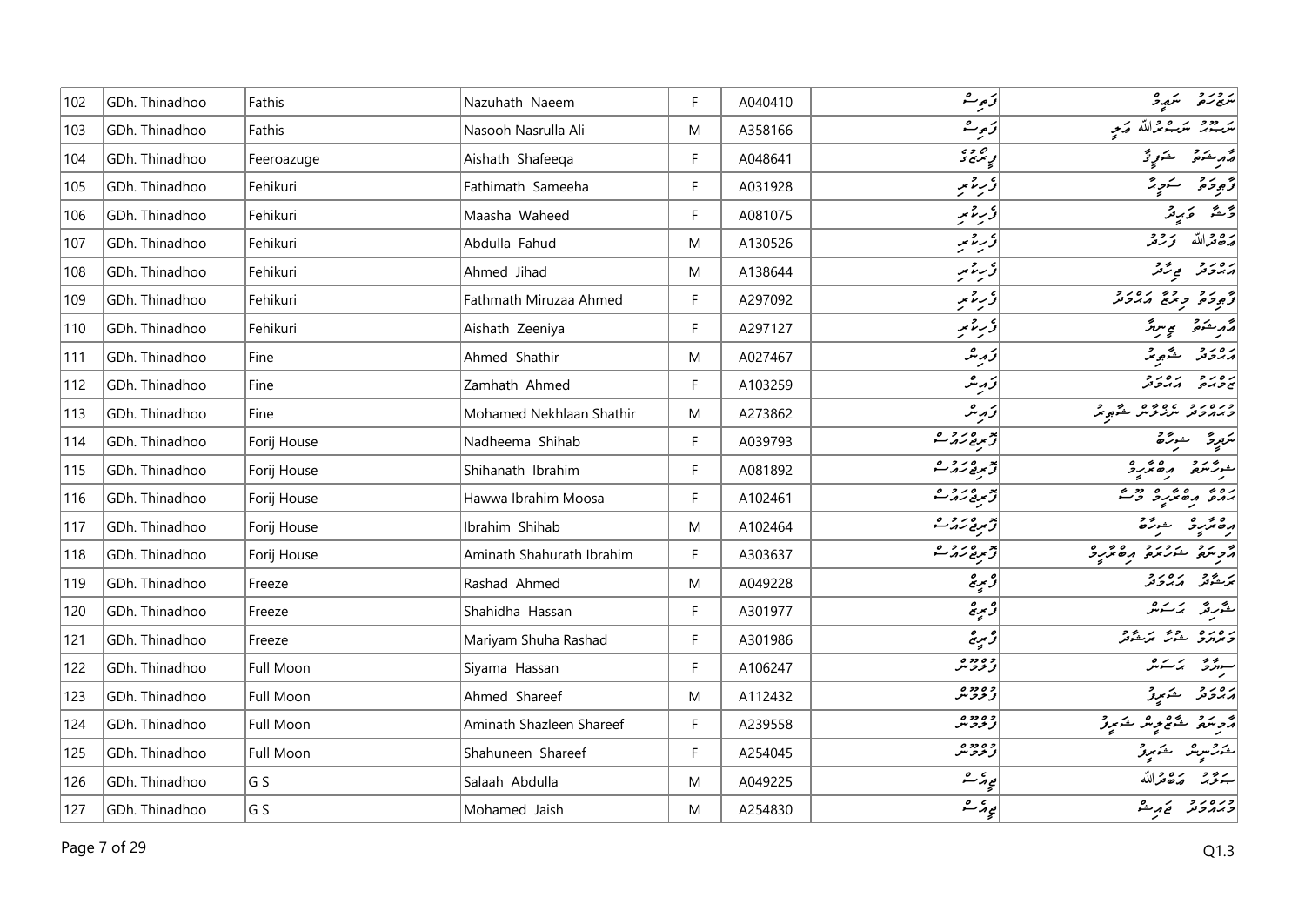| 128 | GDh. Thinadhoo | G S               | Jeelath Ali                  | F           | A302914 | <sub>میم</sub> ور مصر<br>               | توخيم كالمحي                                                                                                   |
|-----|----------------|-------------------|------------------------------|-------------|---------|-----------------------------------------|----------------------------------------------------------------------------------------------------------------|
| 129 | GDh. Thinadhoo | G S               | Mohamed Maanish Solaah       | M           | A392746 | م <sub>و</sub> مر م                     |                                                                                                                |
| 130 | GDh. Thinadhoo | Gadhakoalhimaage  | Zubaida Ali                  | F           | A302836 | ر ره روي<br>د تر نا برو د               | ة محمد قدم من المحمد المحمد المحمد المحمد المحمد المحمد المحمد المحمد المحمد المحمد المحمد المحمد ال           |
| 131 | GDh. Thinadhoo | Gahaadhashuge     | Thamsheeda Ali               | F           | A077661 | ر بر ر و ،<br>ی رکوروی                  | ره <sub>شوتگر</sub> کرم                                                                                        |
| 132 | GDh. Thinadhoo | Gahaadhashuge     | Ali Waheed                   | M           | A102468 | ر بر ر د ،<br>ئ رکمرمر <i>ی</i>         | أەي ئەرە                                                                                                       |
| 133 | GDh. Thinadhoo | Gahaadhashuge     | Mariyam Moosa                | $\mathsf F$ | A102469 | ر بر ر و ،<br>ی رکوروی                  | ر ه ر ه<br><del>ر</del> بربر د<br>حر مشر                                                                       |
| 134 | GDh. Thinadhoo | Gahaadhashuge     | Shafooga Ali                 | F           | A253451 | ر بر ر و ،<br>ی رکوروی                  | ر دوم.<br>سشوتو تو<br>ەتىر                                                                                     |
| 135 | GDh. Thinadhoo | Gahaadhashuge     | Fathmath Nuha Ali            | F           | A274166 | ر بر ر و ،<br>ی رکوروی                  | و محمدة و المحمدة و المحمدة المحمدة المحمدة المحمدة المحمدة المحمدة المحمدة المحمدة المحمدة المحمدة المحمدة ال |
| 136 | GDh. Thinadhoo | Gahaadhashuge     | Aishath Noofa Ali            | F           | A303735 | ر بر ر د ،<br>ی رکوروی                  |                                                                                                                |
| 137 | GDh. Thinadhoo | Gahaakoalhi       | Mahasin Abdul Muhusin        | F           | A159864 | ر وه<br>ئ رسم ع                         | رو ده ده ده ده می شود.<br>در سوس مان مورد در سوس                                                               |
| 138 | GDh. Thinadhoo | Gela              | Ajuhadh Abdulla Zuhair       | M           | A146918 | ىمىتى                                   | رەرو رەوللە ج ئەرج                                                                                             |
| 139 | GDh. Thinadhoo | <b>Gold Ring</b>  | Mariyam Waseela              | F           | A081854 | د و و بر مرو <u>ه</u>                   | رەرە بەر                                                                                                       |
| 140 | GDh. Thinadhoo | <b>Gold Ring</b>  | Mohamed Ali                  | M           | A102478 | ە ۋە برى <i>ترى</i>                     | ورەرو كەي                                                                                                      |
| 141 | GDh. Thinadhoo | <b>Gold Ring</b>  | Ahmed Saeed                  | M           | A102480 | ە ۋە برى <i>ترى</i>                     | رەرو سەرەر                                                                                                     |
| 142 | GDh. Thinadhoo | <b>Gold Ring</b>  | Fathimath Moosa Thakurufaanu | F           | A102481 | د و و بر مرو<br>  د نر بر مرو           | ه رد در پردده د<br>گهجره و سهم مرتوس                                                                           |
| 143 | GDh. Thinadhoo | <b>Gold Ring</b>  | <b>Abdul Haseeb</b>          | M           | A284116 | 1983 مر <mark>مرہ</mark>                | ره وه ر<br>پره ترڅه ک                                                                                          |
| 144 | GDh. Thinadhoo | <b>Gold Ring</b>  | Ibrahim Saeed                | M           | A338549 | د و ه مر مرو                            | مەھەر ئەھمەت                                                                                                   |
| 145 | GDh. Thinadhoo | Graans            | Mohamed Asif                 | M           | A076442 | ە ئەبەر م                               | 3 - 3 3 3 3 2 3 2 3                                                                                            |
| 146 | GDh. Thinadhoo | Graans            | Hamdhoon Ali                 | M           | A102492 | ە ئەبەر م                               | رەددە كەر                                                                                                      |
| 147 | GDh. Thinadhoo | Graans            | Mohamed Jinah                | M           | A137842 | ە ئەبەر م                               | ورەر دېم پر                                                                                                    |
| 148 | GDh. Thinadhoo | Graans            | Shahida Ali                  | F           | A317864 | ء پڑ <sub>ىشر</sub> ىئە                 | ڪريڙ ڏي                                                                                                        |
| 149 | GDh. Thinadhoo | <b>Grass Mead</b> | Mohamed Rushdee              | M           | A060682 | <br> دېر شو <sub>ح</sub> ؟              |                                                                                                                |
| 150 | GDh. Thinadhoo | <b>Grass Mead</b> | Ismail Basiq Rushdee         | M           | A303628 | <mark>ءِ بَرَّے <sub>جو</sub>ء</mark> ِ | رە ئەر ئۇ ئەسرى بىر شەر                                                                                        |
| 151 | GDh. Thinadhoo | Groom             | Ahmed Mohamed Didi           | M           | A043794 | ه دده<br>ک عرب                          | ر و د د و ر و ر و د و د د د د ا                                                                                |
| 152 | GDh. Thinadhoo | Groom             | Hawwa Hussain                | F           | A297665 | ہ دو ہ<br>ی محرچ                        | رەپە جەمئىر ش                                                                                                  |
| 153 | GDh. Thinadhoo | Gulfaamuge        | Abdulla Ziyad Mohamed        | M           | A012576 | وه پر و ،<br>د نرتو تر د                | ره و الله به شو و رور د                                                                                        |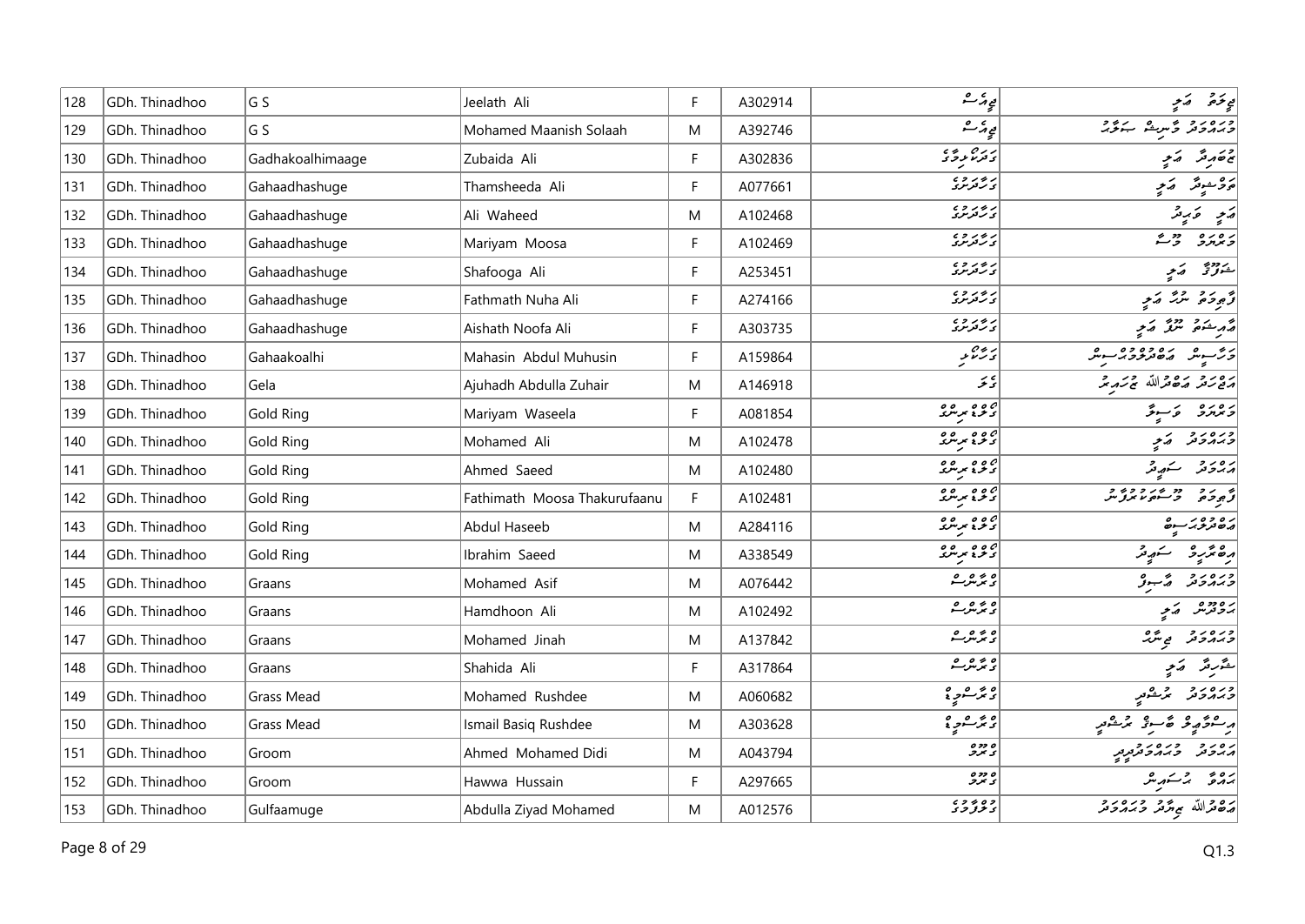| 154 | GDh. Thinadhoo | Gulfaamuge       | Zaheena Mohamed           | F           | A033925 | د ه و د د ،<br>د ترتر تر د    | پی شرح حرم در حر                                   |
|-----|----------------|------------------|---------------------------|-------------|---------|-------------------------------|----------------------------------------------------|
| 155 | GDh. Thinadhoo | Gulfaamuge       | Mohamed Hassan            | M           | A102194 | د ه و د د ،<br>د ترتر تر د    | ورەرو پرىكى                                        |
| 156 | GDh. Thinadhoo | Gulfaamuge       | Khadeeja Ali              | F           | A102195 | وه پو و ،<br><b>ئ ترتر</b> تر | زَمِرِيَّ مَ مِ                                    |
| 157 | GDh. Thinadhoo | Gulzaaruge       | Mohamed Abdulla Didi      | M           | A099309 | و ه پر و ،<br>د نژيخ بود      | وره رو ده دالله در د                               |
| 158 | GDh. Thinadhoo | Gulzaaruge       | Aishath Abdulla Didi      | F           | A100548 | و ه پر و ،<br>د نومځ مرد      | و مشموم من الله مرمر<br>مستموم من مسائله مرمر      |
| 159 | GDh. Thinadhoo | Gulzaaruge       | Fathimath Naseem          | F           | A100549 | و ه پر و ء<br>ی څرنځ بمری     | و دو سرب                                           |
| 160 | GDh. Thinadhoo | Gulzaaruge       | Abdulla Ali Didi          | M           | A100550 | و ه په و ،<br>د نومځ مود      | رە داللە سەرىرىر                                   |
| 161 | GDh. Thinadhoo | Gulzaaruge       | Mariyam Abdulla Didi      | F           | A100551 | و ه پر و ،<br>د نومځ مرد      | يره بره صرح اللّه مرمر<br>  جسر جرح صرح اللّه مرمر |
| 162 | GDh. Thinadhoo | Gulzaaruge       | Hussain Abdulla Didi      | M           | A253392 | و ه پر و ،<br>د نومځ مرد      | جرسكوريثر وكالهاد الله ويدير                       |
| 163 | GDh. Thinadhoo | Gulzaaruge       | Hawwa Abdulla Didi        | F           | A301165 | و ه پر و و<br>د نومځ مور      | برە ئەھىراللەيرىر                                  |
| 164 | GDh. Thinadhoo | Gulzaaruge       | Khadheeja Abdulla Didi    | F           | A301166 | و ه پر و ،<br>د نومځ مرد      | .<br>ترمريعًا مُرصورًاللَّه مِرمرٍ                 |
| 165 | GDh. Thinadhoo | Haajaraage       | Fathimath Manike          | F           | A118385 | ہ پر ہ ج<br>  رکنج ہمزی       | ۇ بوخ <sub>ۇ</sub> خ مېرىئا                        |
| 166 | GDh. Thinadhoo | Haajaraage       | Mohamed Luthfee           | M           | A302469 | ی ر د د<br>رقع بور            | ورەرو وو                                           |
| 167 | GDh. Thinadhoo | Hainoon          | Riyaz Hassan              | M           | A010259 | ئەر بىر بىر                   | ىرىگرىش ئەسكەنگر                                   |
| 168 | GDh. Thinadhoo | Hainoon          | Aminath Azmeela           | F           | A082447 | ئەر بىر بىر                   | أزجيتهم أكالحوقر                                   |
| 169 | GDh. Thinadhoo | Hainoon          | Aishath Aileen Riyaz      | F           | A395566 | ئەر بىر بىر<br>م              | و<br>مەستۇق مەرچىگ بىرگى                           |
| 170 | GDh. Thinadhoo | Hainoon          | Fathimath Meesan Riyaz    | F           | A395572 | لرمز فرهر                     | تو ده د شکر برگ                                    |
| 171 | GDh. Thinadhoo | Hiffaseyha Villa | Thuththu Ibrahim Didi     | M           | A102466 | رە دېسىزە ۋ                   | وه و هغه و ورمړ<br>د مهمد د هغه د د                |
| 172 | GDh. Thinadhoo | Hiffaseyha Villa | Fathimath Ali             | F           | A102467 | رە دېم ئەرە ۋ                 | وٌجودَ حَرَمٍ                                      |
| 173 | GDh. Thinadhoo | High Way         | Abdul Gadir Hassan        | M           | A048278 | رَوةٌ                         | رە دەپرىر بەسەر                                    |
| 174 | GDh. Thinadhoo | Hijaaz           | Fathimath Sheneen Shujaau | $\mathsf F$ | A357248 | رقع تح                        | قەدە شەھرىش شەھەر                                  |
| 175 | GDh. Thinadhoo | Hijaaz           | Aishath Shezeen Shujaau   | F           | A357344 | رقع تح                        | د مشتر شري شرح د د د د                             |
| 176 | GDh. Thinadhoo | Hindhoos         | Mohamed Hassan Didi       | M           | A026447 | ر مرور م                      | ورەرو كەسكەرىر                                     |
| 177 | GDh. Thinadhoo | Hindhoos         | Abdulla Saig Ismail       | M           | A074963 | ر عروز م                      | أرە داللە بەر ئەر ئەر ئور                          |
| 178 | GDh. Thinadhoo | Hindhoos         | Ismail Waheed             | M           | A100552 | ر مرور م                      | ر شۇر ئەير                                         |
| 179 | GDh. Thinadhoo | Hindhoos         | Fathimath Jameela         | F           | A100553 | ىر مەدىر م                    | وٌجوحَمَ ۖ يَا حِي حَرْ                            |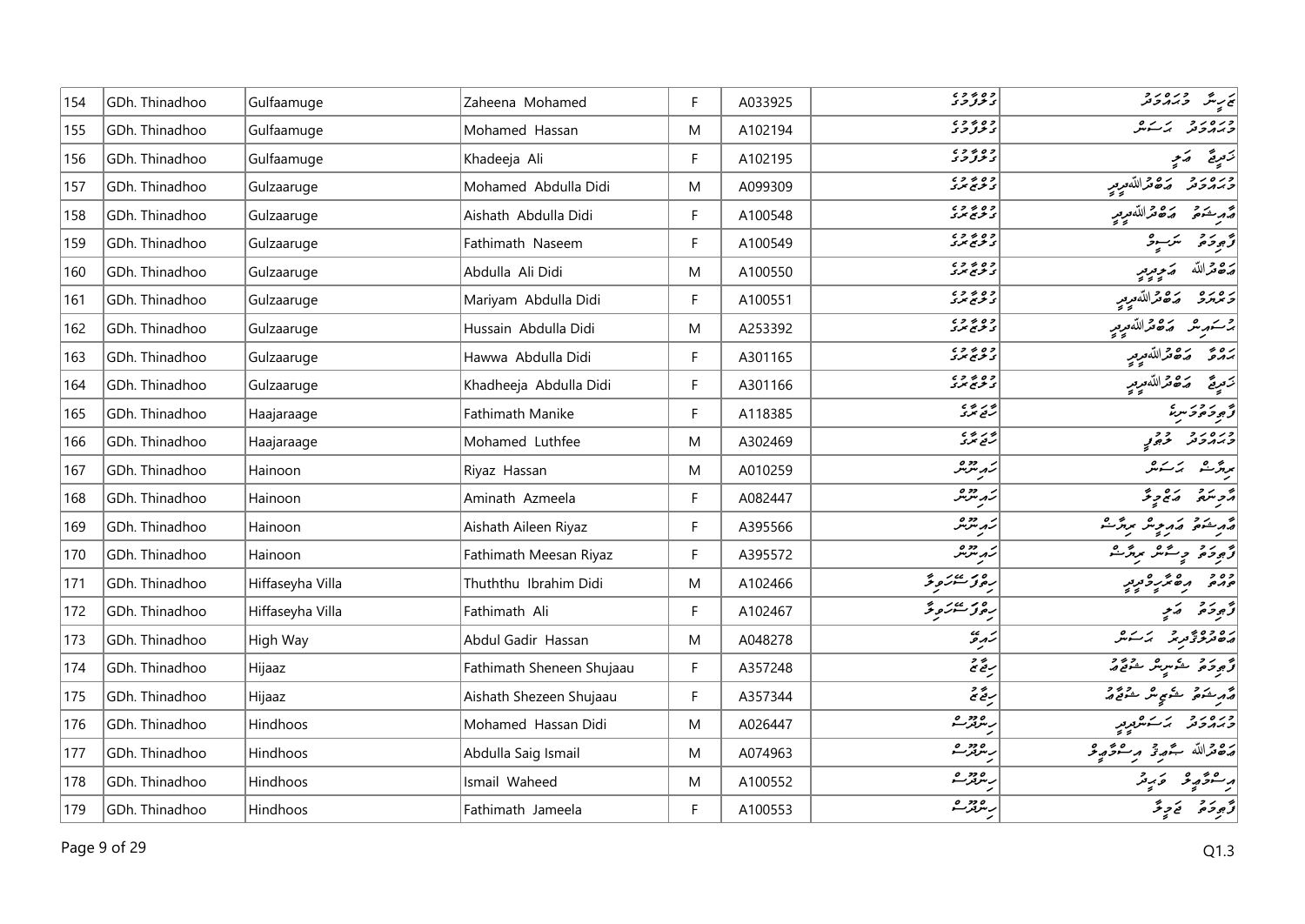| 180 | GDh. Thinadhoo | Hindhoos    | Aishath Amaani Mohamed      | F  | A146626 | ر مرو <u>ر</u> م         | م مشور مدوس وبرور و                                                                       |
|-----|----------------|-------------|-----------------------------|----|---------|--------------------------|-------------------------------------------------------------------------------------------|
| 181 | GDh. Thinadhoo | Hindhoos    | Mariyam Mazaya Abdulla Saig | F  | A396204 | ر موجو ھ                 | و مرده برود بره والله گرورد                                                               |
| 182 | GDh. Thinadhoo | Hiyaa       | Nazneen Ali                 | F. | A102184 | ريژ                      | شچسرینل کی تو                                                                             |
| 183 | GDh. Thinadhoo | Hiyaa       | Thaif Mohamed               | M  | A253440 | رېژ                      | و ره ر و<br><i>و ټ</i> رو تر<br>جوہری                                                     |
| 184 | GDh. Thinadhoo | Hiyani      | Aminath Ali                 | F  | A106023 | ریزمبر                   | ومحر ينتم وأوجبه                                                                          |
| 185 | GDh. Thinadhoo | Hiyani      | Ibrahim Mohamed             | M  | A159992 | ریزمبر                   | و ر ه ر و<br>تر پر ژ تر<br>ەھ ئ <sup>ۆ</sup> ر ۋ                                          |
| 186 | GDh. Thinadhoo | Ifham       | Mariyam Habeeba             | F  | A081842 | بروترو                   | ر ه ر ه<br>و بربرو<br>$\overset{\ast}{\circ}\overset{\ast}{\circ}\widetilde{\phantom{A}}$ |
| 187 | GDh. Thinadhoo | Ilaa        | Mohamed                     | M  | A125812 | برتخه                    | و ر ه ر و<br>د بر پر تر                                                                   |
| 188 | GDh. Thinadhoo | Ilaa        | Samaa Mohamed               | F  | A252160 | وعج                      | سەبىيە<br>و ره ر و<br><i>د ب</i> رگرفر                                                    |
| 189 | GDh. Thinadhoo | Ilaa        | Samha Mohamed               | F  | A252161 | برځ                      | سترويخه<br>و رە ر د<br>تر پروتر                                                           |
| 190 | GDh. Thinadhoo | <b>Ilaa</b> | Sausan Mohamed              | F. | A252162 | برځ                      | سەر سەرەر دىرەرد                                                                          |
| 191 | GDh. Thinadhoo | Ilaa        | Moohath Mohamed             | M  | A299970 | برځ                      | و ره ر و<br><i>و پر</i> و تر<br>ود ر و<br>تر بر ه                                         |
| 192 | GDh. Thinadhoo | Irumatheege | Aminath Nazima              | F  | A102473 | د بر دې<br>ر             | أثربر مرد<br>سَّرَى تَرَ                                                                  |
| 193 | GDh. Thinadhoo | Ithaa       | Abdulla Zaki                | M  | A083326 | ويح                      | برة قمرالله تج بدٍ                                                                        |
| 194 | GDh. Thinadhoo | Ithaa       | Khuzaimath Abdulla          | F  | A103949 | ويح                      | أشتم مرحم ومقتلة                                                                          |
| 195 | GDh. Thinadhoo | Ithaa       | Mariyam Rasheedha           | F  | A103950 | ديځ                      | دیروز پرَجونگر                                                                            |
| 196 | GDh. Thinadhoo | Ithaa       | Zamath Abdulla              | F. | A103951 | مرځي                     | بره بر و ده قرالله                                                                        |
| 197 | GDh. Thinadhoo | Ithaa       | Ahmed Rasheed               | M  | A122255 | برځ                      | د ۱۵ د حر مر شوند                                                                         |
| 198 | GDh. Thinadhoo | Ithaa       | Azumath Abdulla             | F  | A167085 | برځ                      | م مرد مقدالله                                                                             |
| 199 | GDh. Thinadhoo | Ithaa       | Sadhaagath Abdulla          | F  | A364200 | ديځ                      | يحترج وكالله                                                                              |
| 200 | GDh. Thinadhoo | Ithaa       | Shafaa-ath Abdulla          | F  | A375882 | ويح                      | شوره ره دالله                                                                             |
| 201 | GDh. Thinadhoo | Javvu       | Mariyam Ali                 | F  | A081814 | ر ه و<br>قع <i>ه</i> ر   | د بر پر د کم د به                                                                         |
| 202 | GDh. Thinadhoo | Javvu       | Aminath Ali Didi            | F  | A102181 | ر ه و<br>قع مرح          |                                                                                           |
| 203 | GDh. Thinadhoo | Javvu       | Aishath Ali                 | F  | A102182 | ر ه و<br>قع <i>در و</i>  |                                                                                           |
| 204 | GDh. Thinadhoo | Javvu       | Ali Hassan                  | M  | A102185 | پر ه و<br>  ق            |                                                                                           |
| 205 | GDh. Thinadhoo | Javvu       | Fathimath Ali               | F  | A102186 | ر ہ و<br>قع ا <i>ز ہ</i> | وً و دَم دَم پ                                                                            |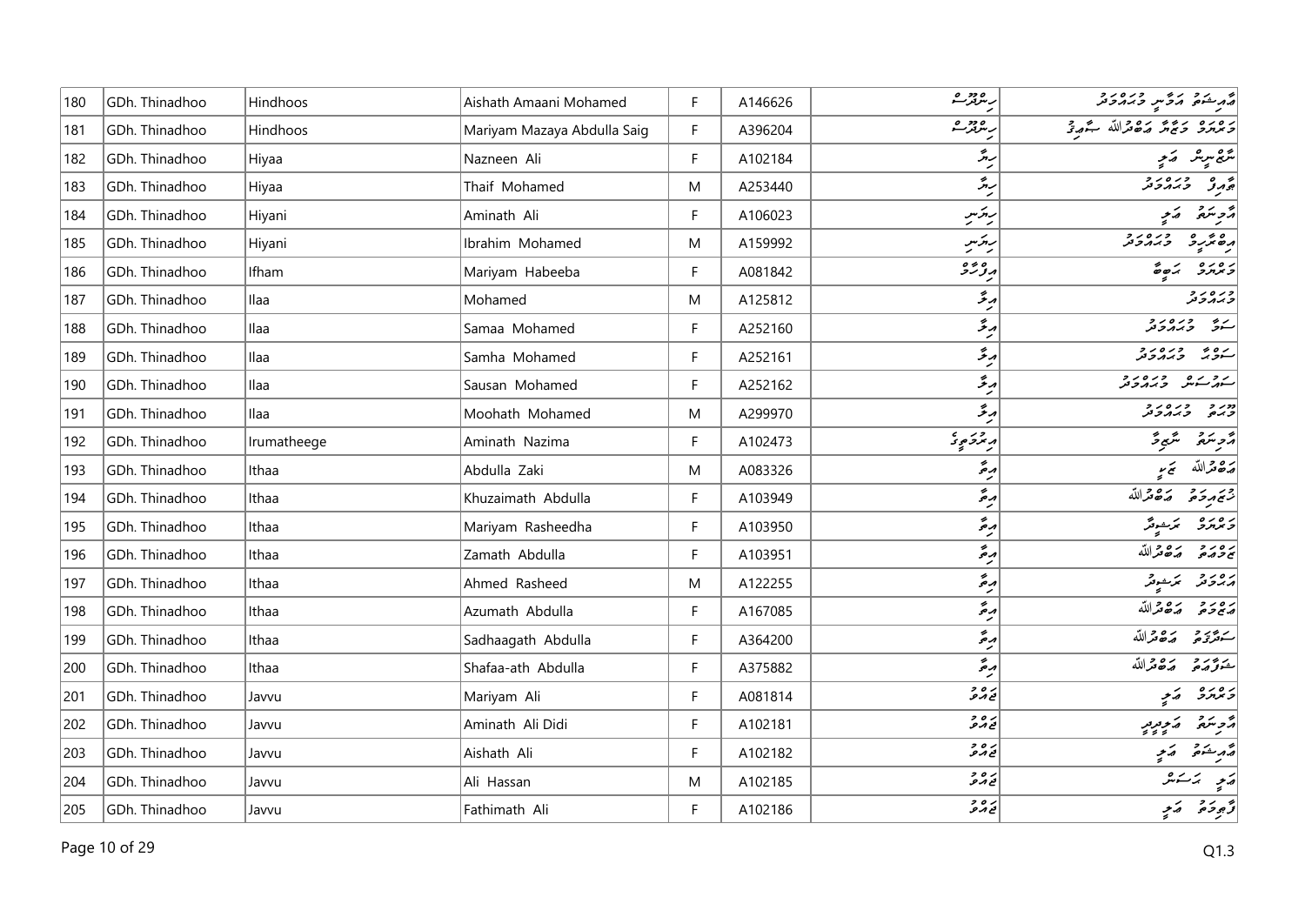| 206 | GDh. Thinadhoo | Javvu       | Mohamed Liraru Ali        | M  | A130861 | ر ه و<br>قع مر ح                      | ورەرو جوړځ کړې                                                                     |
|-----|----------------|-------------|---------------------------|----|---------|---------------------------------------|------------------------------------------------------------------------------------|
| 207 | GDh. Thinadhoo | Javvu       | Ahmed Amru Ali            | M  | A301464 | ر ہ د<br>قع ار پ                      | ره رو ره و در د                                                                    |
| 208 | GDh. Thinadhoo | Jey Nest    | Mohamed Rasheed           | M  | A024609 | ي شرك ه.<br>قم سرك مرك                | وره د و سر د د د کار د د کرد.<br>د بر بر د کار د سر                                |
| 209 | GDh. Thinadhoo | Jey Nest    | Mohamed Zuhair            | M  | A092012 | پ <sub>ئ</sub> بر رہ ج                | 21010 21012                                                                        |
| 210 | GDh. Thinadhoo | Jey Nest    | Fathimath Fareeda         | F. | A099910 | پ <sub>ئ</sub> عرض ه<br>  في سرب شريع | وَجوحَة وَمِيتَر                                                                   |
| 211 | GDh. Thinadhoo | Jey Nest    | Mizhath Zuhair            | F  | A273866 | پ <sub>ئ</sub> برم صحيح               | ويورد ورمر                                                                         |
| 212 | GDh. Thinadhoo | Jey Nest    | Thihaamath Zuhair         | F  | A303632 | ي تر ره ه<br>قح مگر <b>ش</b> ر هخ     | أورجع بمندر                                                                        |
| 213 | GDh. Thinadhoo | Jey Nest    | Sabaahath Zuhair          | F  | A303635 | پر عرصے ج<br>  فیے سر سکھ             | ------                                                                             |
| 214 | GDh. Thinadhoo | Jey Nest    | Shazurath Zuhair          | F  | A393510 | پر عرصے حص                            | د د د د د د د کرد کرد.<br>جنوبه برو سي کرد کرد                                     |
| 215 | GDh. Thinadhoo | Kinaaraa    | Mohamed Hassan            | M  | A070367 | بويترنگر                              | ورەرو پەسكىر                                                                       |
| 216 | GDh. Thinadhoo | Kinaaraa    | Mohamed Ali Moosa         | M  | A086374 | ىرىترىتر                              | כממני התוכנה                                                                       |
| 217 | GDh. Thinadhoo | Koalhi      | Mohamed Abdulla           | M  | A027191 | چ<br>مومو                             | وره رو ده والله                                                                    |
| 218 | GDh. Thinadhoo | Koalhi      | Abdulla Mazeen Mohamed    | M  | A273858 | چ<br>مومو                             | رە داللە ئېرىش دېرەر د                                                             |
| 219 | GDh. Thinadhoo | Kokaage     | Fathimath Rasheeda        | F. | A055195 | پری<br>ماسمی                          | قرموخاته المتحسنة                                                                  |
| 220 | GDh. Thinadhoo | Lake        | Zahir Adam                | M  | A058798 | $\overset{o}{\nu}$                    | تجربر وترو                                                                         |
| 221 | GDh. Thinadhoo | Lake        | Fathimath Adam            | F. | A058799 | يىم                                   | توجوحه ممترد                                                                       |
| 222 | GDh. Thinadhoo | Lake        | Aminath Zura Zahir        | F  | A253861 | ړه ه<br>مور                           | أأدوسكم فرتر تجرير                                                                 |
| 223 | GDh. Thinadhoo | Lake        | Mariyam Zaha Zahir        | F. | A330015 | ایوه                                  | و مده در پر کرد                                                                    |
| 224 | GDh. Thinadhoo | Lemon House | Khadeeja Moosa            | F  | A059563 | ې په ۱۵ په م                          | زَمِرِجٌ حٌ تُ                                                                     |
| 225 | GDh. Thinadhoo | Lemon House | Mohamed Shiham            | M  | A067170 | ، رەر دە                              | ورەرو ئىدگە                                                                        |
| 226 | GDh. Thinadhoo | Lilian      | Abdul Shamin Abdul Sattar | M  | A347835 | اووړ پر<br>په                         | ره وه به مده وه ره دو <del>.</del><br>پره تربر شو <del>ر</del> سر پره تربر سهره بر |
| 227 | GDh. Thinadhoo | Loona Villa | Ahumeema Ahmed            | F  | A074446 | لخشرعر                                | ړر په پره ده.                                                                      |
| 228 | GDh. Thinadhoo | Loona Villa | Aminath Luna Nahid        | F  | A253567 | لخشرعر                                | أأوسم فتحسك سرما                                                                   |
| 229 | GDh. Thinadhoo | Love Nest   | Nabaahath Latheef         | F  | A300956 | پره پر <u>مرم</u> ع                   | برور و د و و                                                                       |
| 230 | GDh. Thinadhoo | Love Nest   | Najaabath Latheef         | M  | A301006 | ىرە ، ئەرە                            | ىر يەر بەر ئىم يارىسى ئىم يارى<br>ئىس ئىم يىش ئىم يىلى ئىم يىلى ئى                 |
| 231 | GDh. Thinadhoo | Lucky Last  | Ali Yoosuf                | M  | A074265 | تزید قرشق                             | أەيبى دور دە                                                                       |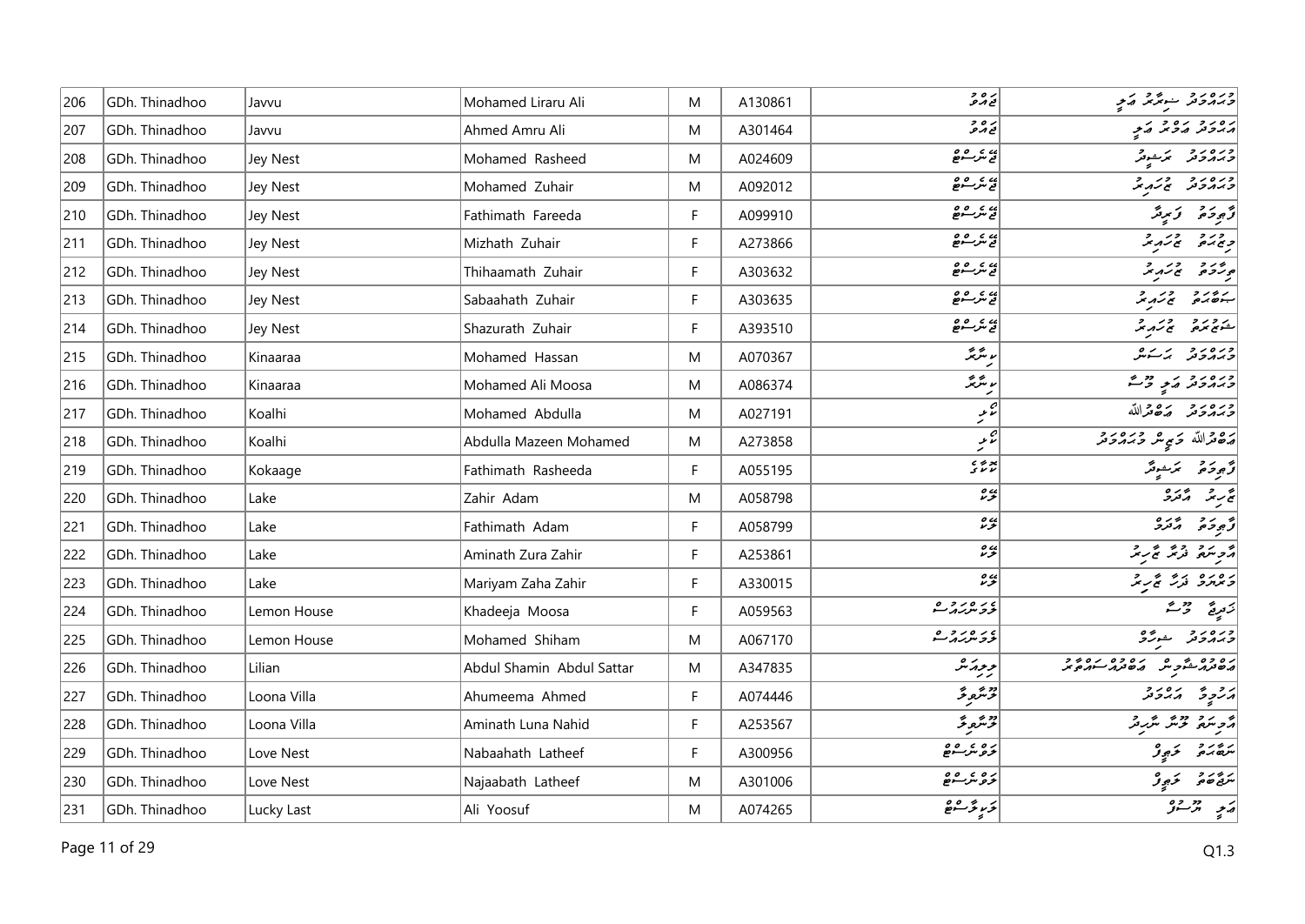| 232 | GDh. Thinadhoo | Lucky Last | Ramiza Ali              | F         | A097212 | ئۈرگەشىشى                | ەكىپىيە                                        |
|-----|----------------|------------|-------------------------|-----------|---------|--------------------------|------------------------------------------------|
| 233 | GDh. Thinadhoo | Lucky Last | Azeeza Fauzy            | F         | A097213 | ۇربۇش ۋە                 | and land<br>تر ترمي                            |
| 234 | GDh. Thinadhoo | Lucky Last | Rameeza Ali             | F         | A120519 | <br> -<br> - إيسمبر مقرم | بزدنج<br>ەئىيە                                 |
| 235 | GDh. Thinadhoo | Lucky Last | Dheena Ali              | F         | A293710 | ئۈرگەشىشى                | وریٹر<br>وریٹر<br>ەكىپىيە                      |
| 236 | GDh. Thinadhoo | Lucky Last | Jaheeza Ali             | F         | A298201 | ئۈرگەشىشى                | $\frac{2}{5}$<br>ەكىپىيە                       |
| 237 | GDh. Thinadhoo | Luxleen    | Mohamed Nasir           | M         | A036978 | ئۇنۇشقۇ بىر              | وره ر د<br>د برگرونر<br>مترسونر                |
| 238 | GDh. Thinadhoo | Luxleen    | Azeeza Mohamed          | F         | A071629 | ئۇنۇشىۋېتىر              | و ر ه ر د<br>تر پر ژ تر<br>ر<br>دېږي           |
| 239 | GDh. Thinadhoo | Luxleen    | Fathimath Nasir         | F         | A081830 | ئەن شەمەيەر              | أرموخاه لترسونه                                |
| 240 | GDh. Thinadhoo | Luxleen    | Ahmed Nasih             | ${\sf M}$ | A100574 | ئەنزىشقە يەشر            | رەرد شهره                                      |
| 241 | GDh. Thinadhoo | Luxleen    | Abdulla Maseeh          | M         | A119513 | ئۇنۇشىۋېتىر              | أرة قرالله كم سور                              |
| 242 | GDh. Thinadhoo | Maafiyaa   | Siddeeg Ali             | M         | A026647 | ۇ پەرگە<br>م             | جوړيږ کړې                                      |
| 243 | GDh. Thinadhoo | Maafiyaa   | Mariyam Sadha Siddeeq   | F         | A254049 | ژٌ رِ پَرُ               | ק פוקס הזוק היותר ביו.<br>המחבר היות היותר ביו |
| 244 | GDh. Thinadhoo | Maagalaa   | Adam Azwar Mohamed      | M         | A034589 | ۇرۇ                      | שנם גםגב כנסגב<br>הבקב הפשיד בההכת             |
| 245 | GDh. Thinadhoo | Maagalaa   | Aishath Loofa Mohamed   | F         | A095234 | ۇزۇ                      | مەر ئەھ بۇ دىرەرد                              |
| 246 | GDh. Thinadhoo | Maakoalhi  | Ibrahim Shareef         | ${\sf M}$ | A075390 | پر م<br>مرتكو مو         | رە ئەر ئىسىر                                   |
| 247 | GDh. Thinadhoo | Maakoalhi  | Ahmed Shareef           | ${\sf M}$ | A102495 | وه<br>قرندې              | رەرد خىمرۇ                                     |
| 248 | GDh. Thinadhoo | Maakoalhi  | Aishath Shareef         | F         | A166851 | ء ص<br> حسنة عب          | ۇرىشقى ئىتىرو                                  |
| 249 | GDh. Thinadhoo | Maakoalhi  | Ismail Shareef          | M         | A328081 | جرثنا منبر               | ر شۇر ئىسىر                                    |
| 250 | GDh. Thinadhoo | Maakoani   | Mohamed Rashad Hussain  | M         | A057206 | لمحتمير                  | ورەرو ریەو وركور                               |
| 251 | GDh. Thinadhoo | Maakoani   | Hassan Shazlee          | M         | A082192 | و مړ <sub>سم</sub>       | ىر سەھر سەھ پە                                 |
| 252 | GDh. Thinadhoo | Maakolhu   | Shuhudha Rasheed        | F         | A104184 | پر بر د<br>و تا تر       | الشورة.<br>الشورة. كار موقد                    |
| 253 | GDh. Thinadhoo | Maakolhu   | Mariyam Shahuda         | F         | A124854 | پر بر د<br>و تا تر       | رەرە شەدىر                                     |
| 254 | GDh. Thinadhoo | Maakolhu   | Fathimath Huyam Khaleel | F         | A342398 | پر بر و<br>تر نا تر      | رٌودَهِ رَمَزُ رَبِّدٍ                         |
| 255 | GDh. Thinadhoo | Maathila   | Azmeena Adam            | F         | A081858 | ځوځه                     | ە ئەج ئىگە ئەگەر 2                             |
| 256 | GDh. Thinadhoo | Maathila   | Mohamed Azleem          | M         | A103948 | قرموخه                   | כנסגב גבל                                      |
| 257 | GDh. Thinadhoo | Maathila   | Adam Fathuhee           | ${\sf M}$ | A144422 | ۇ <sub>مو</sub> ىخە      | پرو زور                                        |
|     |                |            |                         |           |         |                          |                                                |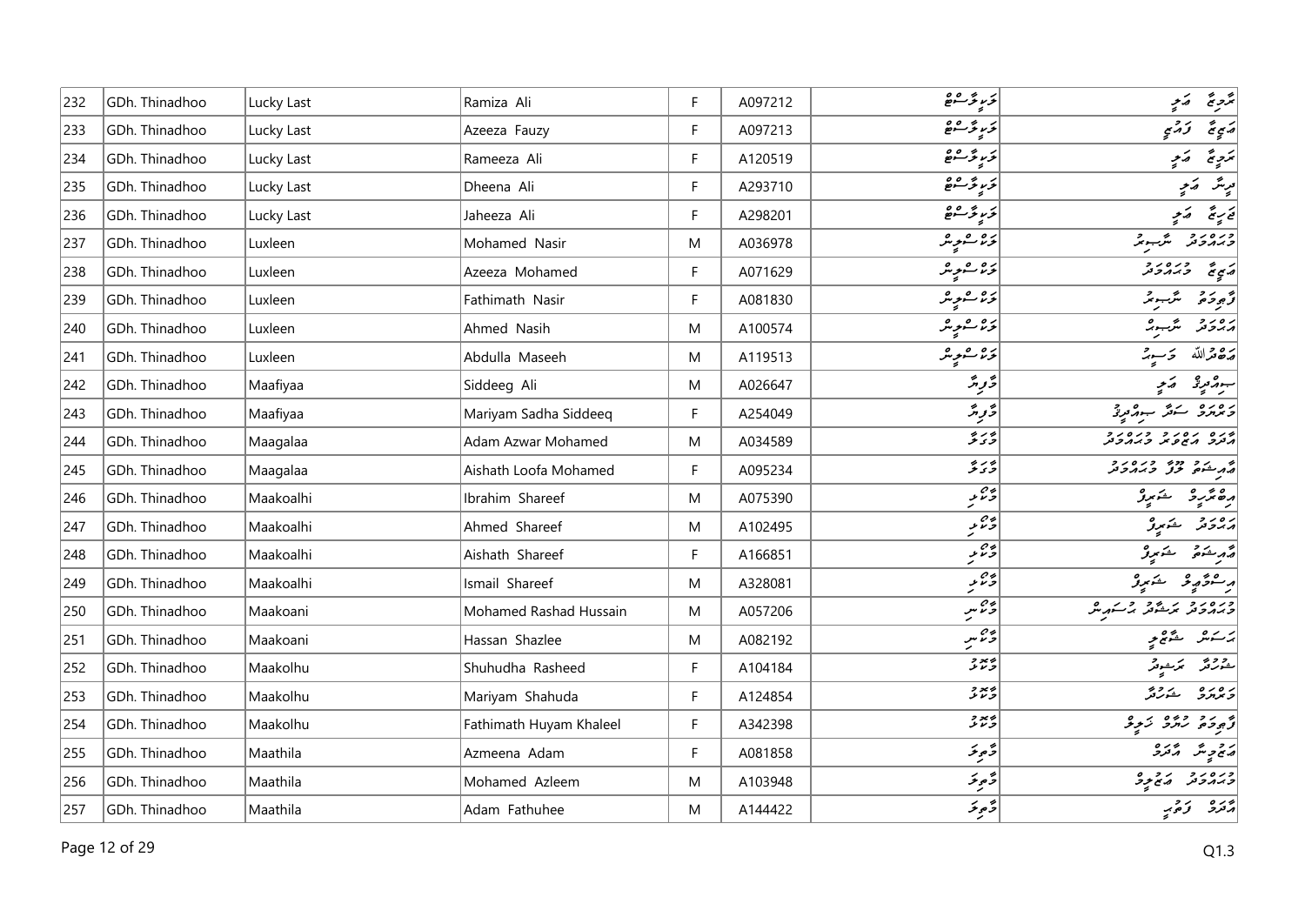| 258 | GDh. Thinadhoo | Maathila    | Hassan Nawaaz            | M           | A282177 | قرموخه                               | ىر سەھرە ئىكرىمى                                                                                                                                                                                                                   |
|-----|----------------|-------------|--------------------------|-------------|---------|--------------------------------------|------------------------------------------------------------------------------------------------------------------------------------------------------------------------------------------------------------------------------------|
| 259 | GDh. Thinadhoo | Maavel      | Mohamed Waheed           | M           | A153649 | ره ده<br><del>ر</del> ه و            | ورەر دىر                                                                                                                                                                                                                           |
| 260 | GDh. Thinadhoo | Maavel      | Shamila Ahmed            | $\mathsf F$ | A300775 | په <sub>ې ق</sub>                    | شَوَوِ قَدْ الْمَدْوَنْد                                                                                                                                                                                                           |
| 261 | GDh. Thinadhoo | Maavel      | Nashwa Waheed            | F           | A301426 | په <sub>ې ق</sub>                    | للرشاق أقابرهما                                                                                                                                                                                                                    |
| 262 | GDh. Thinadhoo | Manfaa      | Aishath Isha Abbas       | F           | A251194 | ىر ھۇ                                | ړُم شَوَه مِشَر ده ده ه                                                                                                                                                                                                            |
| 263 | GDh. Thinadhoo | Mango Tree  | Ibrahim Thasneem         | M           | A055870 | ومرومير                              | رەپرىر ئەسر                                                                                                                                                                                                                        |
| 264 | GDh. Thinadhoo | Mango Tree  | Ziyan Zaeem              | F           | A301238 | ادموهم                               | بمرشش بمهوفه                                                                                                                                                                                                                       |
| 265 | GDh. Thinadhoo | Mango Tree  | Mohamed Shaihan Shamveen | M           | A367598 | <br> دىندۇم يې                       | ورەرو ئەرەر ئەدەرە                                                                                                                                                                                                                 |
| 266 | GDh. Thinadhoo | Mango Tree  | Ishaqu Shammak Shamveen  | M           | A383951 | <br> دسمة هم پر                      | ر قريح شروع شروع شر                                                                                                                                                                                                                |
| 267 | GDh. Thinadhoo | Meenaaneez  | Fathimath Saeed          | F           | A052189 | <sub>چ</sub> ېترس <sub>ى</sub> پى    | و و در د                                                                                                                                                                                                                           |
| 268 | GDh. Thinadhoo | Meenaaneez  | Ahmed Saeed              | M           | A082111 | وبڈیری                               | رورو کردو                                                                                                                                                                                                                          |
| 269 | GDh. Thinadhoo | Meenaaneez  | Abdulla Saeed            | M           | A102892 | ىر ئ <sup>ى</sup> ر بىرى<br>ئ        | مَدْهُ مَّرَاللَّهُ سَمَّصِمَّر                                                                                                                                                                                                    |
| 270 | GDh. Thinadhoo | Melon House | Mariyam Dhiye            | F           | A102457 | ، رەر دە                             | ر و بر و <sub>و ب</sub> ر<br>د بر بر و بر بر                                                                                                                                                                                       |
| 271 | GDh. Thinadhoo | Melon House | Aishath Miusa Saadiq     | $\mathsf F$ | A253446 | ، پر ه پر د ه<br>د نومبر <i>ډ</i> رگ | وأرشكم والمش بكروني                                                                                                                                                                                                                |
| 272 | GDh. Thinadhoo | Melon House | Mariyam Hussain          | F           | A297662 | ، رەر دە                             | دەرە جەمدىر                                                                                                                                                                                                                        |
| 273 | GDh. Thinadhoo | Melon House | Mohamed Saadhig          | M           | A301720 | ، رەر دە                             | ورەرو ھېرتى                                                                                                                                                                                                                        |
| 274 | GDh. Thinadhoo | Melon House | Ahmed Sanij Saadhig      | M           | A301725 | ، رەر دە                             | رەر ئەسەر ئەر                                                                                                                                                                                                                      |
| 275 | GDh. Thinadhoo | Melon House | Fathimath Asba Sodhig    | F           | A361959 | ، رەر دە                             | توجده برقائه بمورد                                                                                                                                                                                                                 |
| 276 | GDh. Thinadhoo | Meroanaa    | Sakeena Ali              | F           | A102189 | ى مى<br>جەنبىر                       | سنيانتش الأمي                                                                                                                                                                                                                      |
| 277 | GDh. Thinadhoo | Meroanaa    | Ameez Adam               | M           | A102190 | ی ص پر<br>چه پیر میٹر                | $\begin{array}{c} \begin{array}{c} \circ \\ \circ \\ \circ \end{array} \end{array}$<br>پور ہ<br>مرکز ژ                                                                                                                             |
| 278 | GDh. Thinadhoo | Meroanaa    | Sheeza Adam              | F           | A119524 | ی ص <u>رته</u><br>حر سرتنگ           | ے پی میں میں کا میں کا کام کر کے لیے ان کے میں کا کہنا ہونے کے لیے ان کے لیے ان کے لیے ان کے لیے ان کے لیے ان<br>میں کام کرنے کے لیے میں کام کرنے کے لیے ان کے لیے ان کے لیے ان کے لیے ان کے لیے ان کے لیے ان کے لیے ان کے لیے<br> |
| 279 | GDh. Thinadhoo | Meroanaa    | Fathimath Zaheena        | F           | A301580 | ى مى پىر<br>جەنبىر                   | توجوخوا المحاسبة                                                                                                                                                                                                                   |
| 280 | GDh. Thinadhoo | Meroanaa    | Leeza Adam               | F           | A301582 | ی ص عر<br>حر سر                      | يرچ گرون                                                                                                                                                                                                                           |
| 281 | GDh. Thinadhoo | Meroanaa    | Aishath Adam             | F           | A301583 | <sup>ي ج</sup> ر پڻر                 | و شهر دره<br>مسترسمون مسترد                                                                                                                                                                                                        |
| 282 | GDh. Thinadhoo | Mid Ocean   | Firushana Naseem         | F           | A141925 | ە <i>مى</i> ھەشەھر                   | <i>و برگشتگر مرکب</i> و                                                                                                                                                                                                            |
| 283 | GDh. Thinadhoo | Mid Ocean   | Aishath Nashaya Nasym    | F           | A158180 | جەم ئەيئەتىر                         | ر<br>مەرشۇم سىشەر سىر                                                                                                                                                                                                              |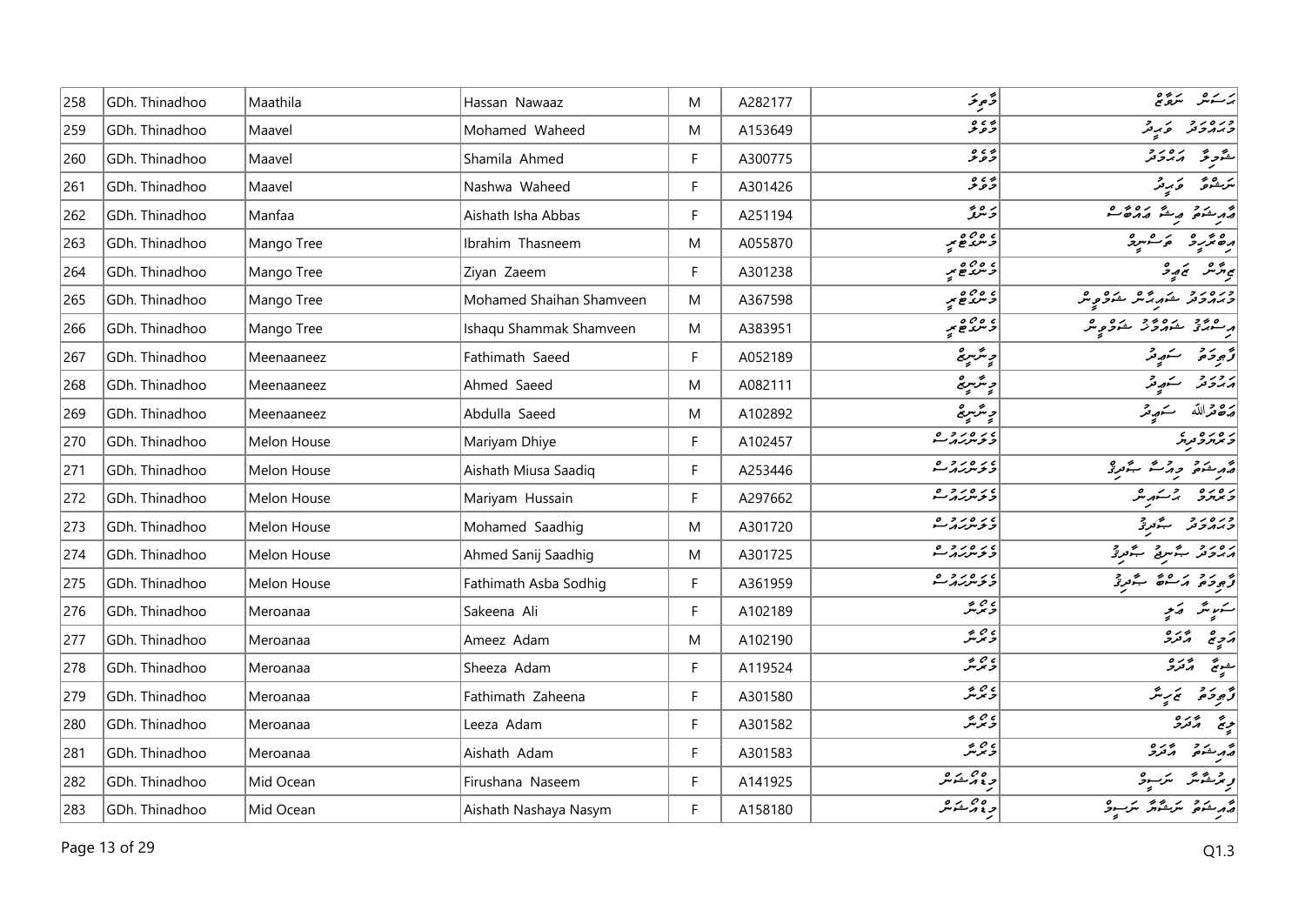| 284 | GDh. Thinadhoo  | Milet      | Fahudh Hassan            | M  | A106252 | وتوه                             | دژن   پرسترنگر                                                      |
|-----|-----------------|------------|--------------------------|----|---------|----------------------------------|---------------------------------------------------------------------|
| 285 | GDh. Thinadhoo  | Milet      | Masooda Rashad           | F. | A106254 | ترتزهج                           | ر ۶۵۰۵ - برگ و                                                      |
| 286 | GDh. Thinadhoo  | Milet      | Hassan Thakurufaanu      | M  | A106255 | ترتزه                            | ىر سەمبرىرە دەر<br>بەسەمبرىرىدى                                     |
| 287 | GDh. Thinadhoo  | Milet      | Mazeedh Hassan           | M  | A302045 | تربحي                            | كخارة المرسكانيكر                                                   |
| 288 | GDh. Thinadhoo  | Milet      | Gasamath Hassan          | F  | A385973 | وتوه                             | ۇيتۇۋە بەسكىل                                                       |
| 289 | GDh. Thinadhoo  | Minaan     | Aminath Naseema          | F  | A064731 | جرىترىتر                         | أأدو يتركم فللمستر وتحريد                                           |
| 290 | GDh. Thinadhoo  | Minaan     | Aishath Iffa Solah       | F  | A349232 | جە ئىرىتر                        | ومشتمع مهدى بتوجد                                                   |
| 291 | GDh. Thinadhoo  | Minvaru    | Nilfa Abdul Azeez        | F  | A081822 | ج مثری تر                        | دوم در ده در ه<br>  در دوم در موج                                   |
| 292 | GDh. Thinadhoo  | Minvaru    | Azma Abdul Azeez         | F  | A081861 | حە ئىرىمە ئىر                    | ן כל גם כסג ב<br>האבל הסנק בה                                       |
| 293 | GDh. Thinadhoo  | Minvaru    | Safa Abdul Azeez         | F  | A104349 | حر مثر پر                        | برو ده ده ده ده کم                                                  |
| 294 | GDh. Thinadhoo  | Minvaru    | Ahmed Azeez              | M  | A284117 | حر متروجر                        | دەر د كەنپى                                                         |
| 295 | GDh. Thinadhoo  | Minvaru    | <b>Abdul Azeez</b>       | M  | A318189 | جر مثر پر                        | ر ه و و د پر ه<br>مه مرکزم ی                                        |
| 296 | GDh. Thinadhoo  | Minvaru    | Hafeesa Mohamed          | F  | A318192 | د مرد د                          | ړَ په دره ده.                                                       |
| 297 | GDh. Thinadhoo  | Minvaru    | Mohamed Abdul Azeez      | M  | A318198 | جر مثر پر جر                     | כנסגב גם כסג <sub>ם ב</sub> ם<br><i>כג</i> וגבע גם <i>נגפ</i> ג'ץ ב |
| 298 | GDh. Thinadhoo  | Minvaru    | Hassan Abdul Azeez       | M  | A318200 | د مرد د                          | ر کره ده ده ده کم                                                   |
| 299 | GDh. Thinadhoo  | Minvaru    | Maeesha Abdul Azeez      | F  | A318202 | احر مقرحه                        | دَرِ شَدَّ مَصْرَ حَرْمَ مِي مَج                                    |
| 300 | GDh. Thinadhoo  | Miraam     | Mohamed Ali              | M  | A076582 | جرمرمر                           | ورەرو كەير                                                          |
| 301 | GDh. Thinadhoo  | Miraam     | Ibrahim Maisham Mohamed  | M  | A331418 | حريمرك                           | ره بره در دره دره در د                                              |
| 302 | GDh. Thinadhoo  | Miraam     | Ahmed Mausham Mohamed    | M  | A376716 | حربمركز                          | נסגב גבגם בגסגב<br>גגבת כגייב בגגבת                                 |
| 303 | GDh. Thinadhoo  | Moosal     | Siyana Ahmad             | F  | A102508 | دد سه ه                          | سەترىش كەردى                                                        |
| 304 | GDh. Thinadhoo  | Moosal     | Mariyam Shaanee Shareef  | F  | A253461 | دد سه ه                          | د ډېرو ځي ځېږو                                                      |
| 305 | GDh. Thinadhoo  | Moosal     | Mohamed Shareef          | M  | A301649 | در ره و                          | ورەرو شەرۇ                                                          |
| 306 | lGDh. Thinadhoo | Moosal     | Fathmath Shaavee Shareef | F  | A318012 | در مەھ                           | أَرْجِزَةُ شَيْءٍ سَيَرِرْ                                          |
| 307 | GDh. Thinadhoo  | Moosal     | Saadhaath Shareef        | F. | A351088 | در مەھ                           | سەترە ھەمرۇ                                                         |
| 308 | GDh. Thinadhoo  | Mulhadooge | Shaathulla Shafeeq       | M  | A253442 | و روو ،<br>تر تر تر <sub>ک</sub> | شَعَرَتْهُمْ وَاللّه مُسْتَعْمِهِ تَحْ                              |
| 309 | GDh. Thinadhoo  | Mulhadooge | Shiumaa Mohamed Shafeeq  | F. | A254053 | و ر دو ،<br>و نوتو و             | أخدرة ورورو كمورو                                                   |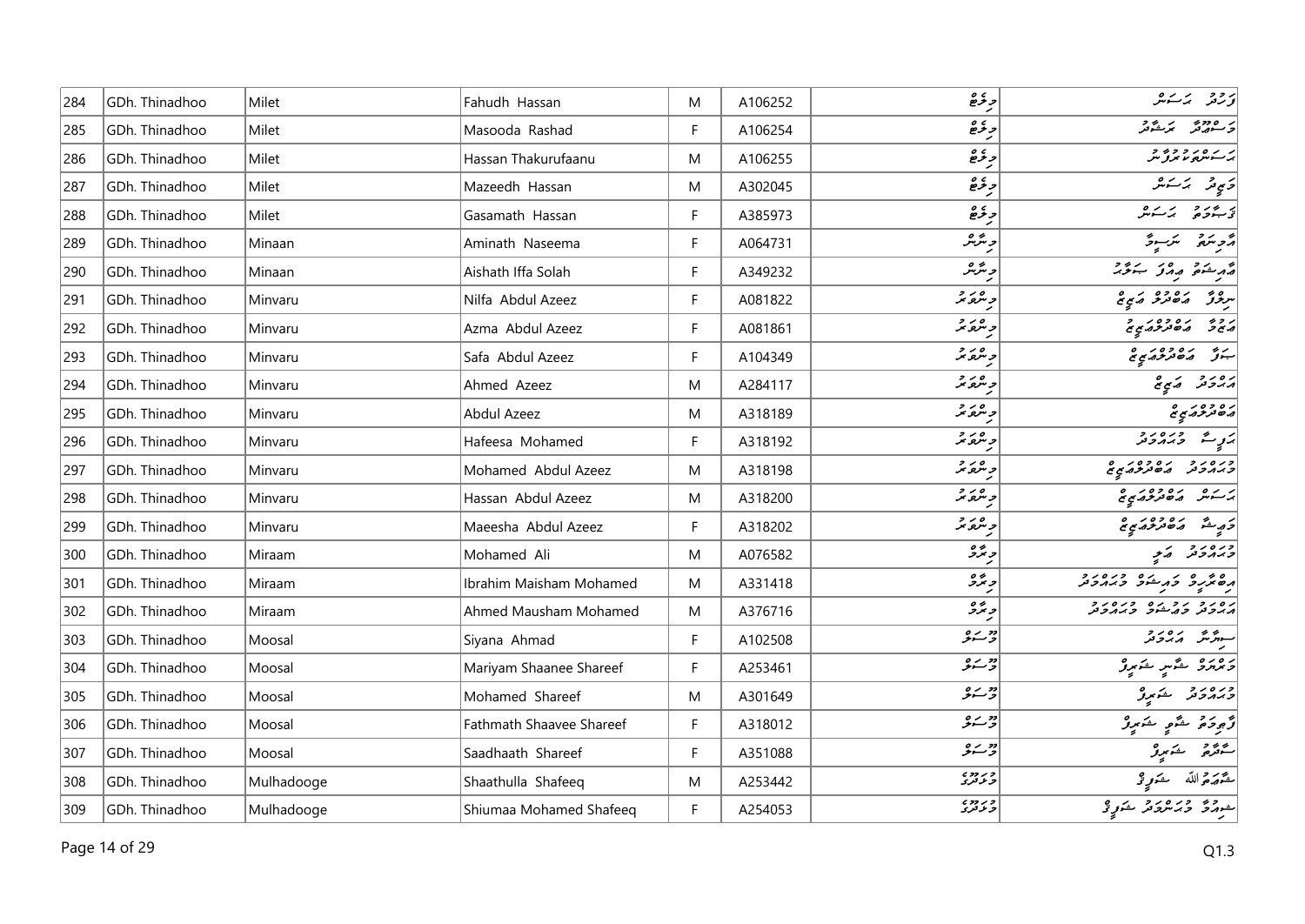| 310 | GDh. Thinadhoo | Mulhadooge        | Mohamed Shafeeq          | M  | A302397 | و ر دو ،<br>و نوتری                     | ورەر ئەسكىر ئاسكىر ئى                                            |
|-----|----------------|-------------------|--------------------------|----|---------|-----------------------------------------|------------------------------------------------------------------|
| 311 | GDh. Thinadhoo | Mulhadooge        | Sanaya Shafeeg           | F  | A302401 | و ر دو ،<br>تر تر تر ت                  | سَنَمَرٌ شَوَرٍ وَ                                               |
| 312 | GDh. Thinadhoo | Mulhadooge        | Sadhagathulla Shafeeg    | M  | A302456 | و ر دو ء<br>تر تر تر ت                  | حصرته و الله مشمورته                                             |
| 313 | GDh. Thinadhoo | Mulhadooge        | Shafagathulla Shafeeq    | M  | A302459 | و ر دو ،<br>تر تر تر ت                  | شعور ترة الله مشعورة                                             |
| 314 | GDh. Thinadhoo | Mulhadooge        | Aiman Shafeeq            | M  | A330504 | و ر دو ء<br>تر تر تر ت                  | <i>ړې د چې</i> د چې په پر                                        |
| 315 | GDh. Thinadhoo | Mulhadooge        | Aishath Shafeeq          | F  | A336117 | و بر دو بر<br>مرکز توری                 | وكركو كور                                                        |
| 316 | GDh. Thinadhoo | <b>Music Home</b> | Khadeeja Hussain         | F  | A077385 | حەدىم مەرجى<br>مەسرىم                   | تزميعً برحسكم مثل                                                |
| 317 | GDh. Thinadhoo | <b>Music Home</b> | Salma Ahmed              | F. | A079553 | <sub>حە</sub> رىم ئ <sup>ەم</sup> بىر ئ | أن وه بره د و                                                    |
| 318 | GDh. Thinadhoo | Music Home        | Ibrahim Shafraad         | M  | A100571 | <br>  دېرېږې لرمړنۍ                     | ە ھەترىر <i>ۋ</i><br>ے و عرور                                    |
| 319 | GDh. Thinadhoo | <b>Music Home</b> | Shifau Ahmed             | M  | A138975 | د مربر <sup>99</sup> برد                | أشوقه أيره رو                                                    |
| 320 | GDh. Thinadhoo | Music Home        | Mariyam Shazna           | F. | A300783 | د مربو <sup>00</sup> برد                | رەرە شەرىر                                                       |
| 321 | GDh. Thinadhoo | Muthee            | Mariyath Hassan          | F. | A102446 | و<br>حرمج                               | د برمرد بر کرد                                                   |
| 322 | GDh. Thinadhoo | Muthee            | Fathmath Zail Azmeel     | F  | A336110 | و<br>حرمج                               | و و ده په ده کامونه                                              |
| 323 | GDh. Thinadhoo | Naail             | Ahmed Najeeb             | M  | A049744 | مٿر ٿر                                  | رەرو سەرە                                                        |
| 324 | GDh. Thinadhoo | Naail             | Sabeeha Abdulla          | F  | A099125 | مٿر ٿر                                  | جَوْمِيَّة مَرْحَقْرَاللَّهُ                                     |
| 325 | GDh. Thinadhoo | Naail             | Nabeeh Ahmed             | M  | A297892 | مٿر ٿر                                  | شهر برورد                                                        |
| 326 | GDh. Thinadhoo | Naarehi           | Mohamed Nasir            | M  | A300852 | يتزيئر                                  | ورەرو شبەر                                                       |
| 327 | GDh. Thinadhoo | Naarehi           | Mariyam Rawshan Mohamed  | F  | A300859 | يتزيجر                                  | ג פגם גם גם כגם גב<br><mark>קאו<i>ו</i>כ אפ</mark> יייניו כגורכנ |
| 328 | GDh. Thinadhoo | Naarehi           | Ahmed Thahseen Mohamed   | M  | A300862 | يتزبئر                                  | גם גב גם הם הנסגב                                                |
| 329 | GDh. Thinadhoo | <b>Naares</b>     | Adam Shareef             | M  | A034848 | متزبر عه                                | وره خېږو<br>مرکز خې                                              |
| 330 | GDh. Thinadhoo | <b>Naares</b>     | Aishath Shaba Adam       | F  | A317974 | متزبر عه                                | ه در در دره وره<br>در شوه شوه مانرو                              |
| 331 | GDh. Thinadhoo | <b>Naares</b>     | Irasha Ahmed             | F  | A318514 | متر پر ہ                                | أربح شد المرادر و                                                |
| 332 | GDh. Thinadhoo | <b>Naares</b>     | Mariyam Shiruzima Adam   | F  | A318674 | متر پر ہ                                | دەرە جومرى ئەر                                                   |
| 333 | GDh. Thinadhoo | <b>Naares</b>     | Aminath Shafrath Adam    | F  | A318675 | پرې ه                                   | أثر شرح الشوائر والمرد                                           |
| 334 | GDh. Thinadhoo | Nadhuhaa          | Abdulla Nazim            | M  | A060208 | سرور                                    | <mark>بر 2 قر</mark> الله<br>سَّنْعُوْرَ                         |
| 335 | GDh. Thinadhoo | Nadhuhaa          | Fathimath Neeshath Nazim | F  | A303647 | ىر و بە<br>سربىرگ                       | أَرْجِعَةً مِنْ مَنْ مُنْ مَنْ مِنْ الْمَدَى                     |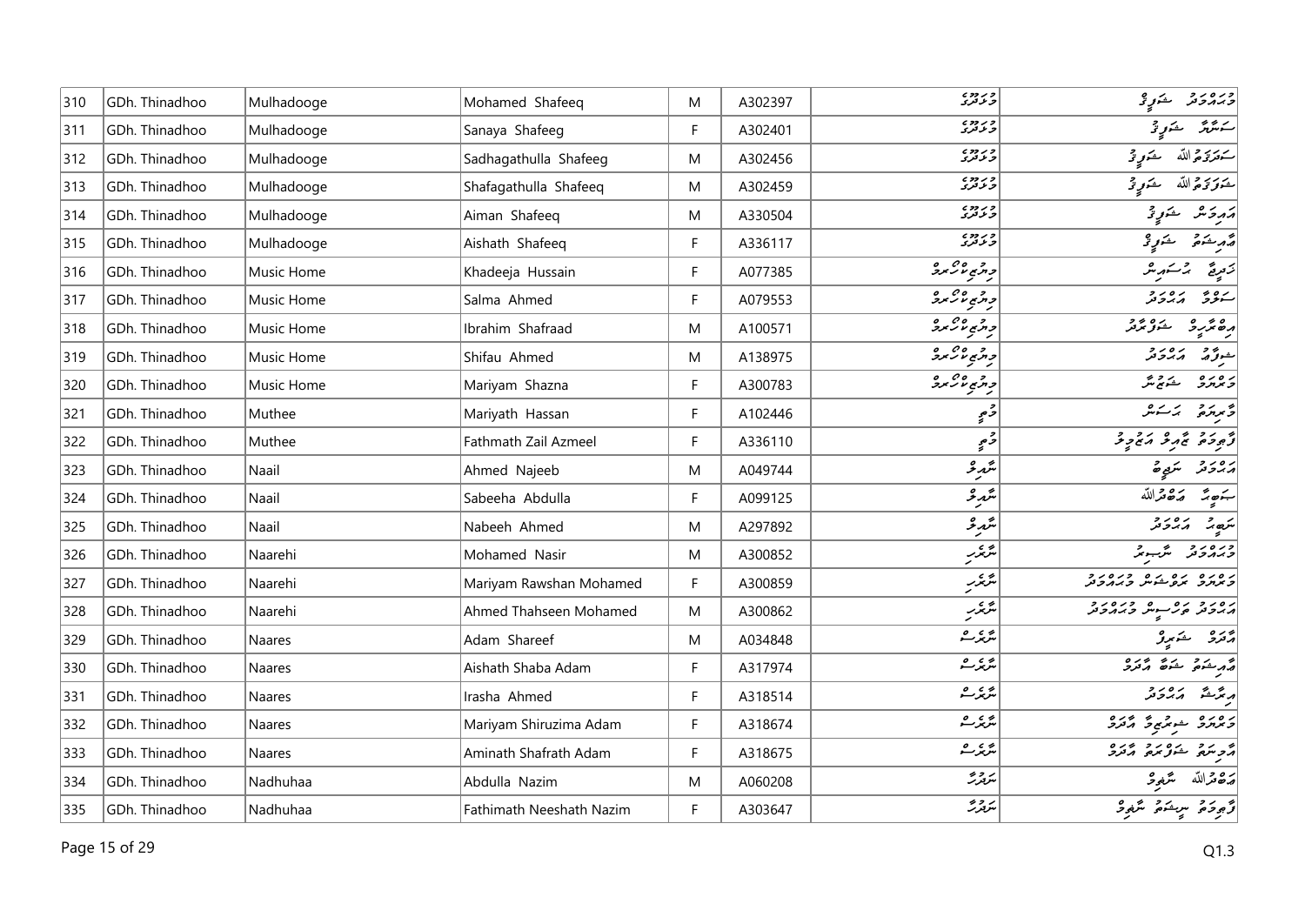| 336 | GDh. Thinadhoo | Naiboli     | Aishath Nabaath Shaathir | F  | A334271 | سَمَدة محر          | وكرمشك مركاة مشجر                                                                                             |
|-----|----------------|-------------|--------------------------|----|---------|---------------------|---------------------------------------------------------------------------------------------------------------|
| 337 | GDh. Thinadhoo | Neemo       | Niyaz Mohamed            | M  | A158055 | سرچ                 | יעתים בגםגב                                                                                                   |
| 338 | GDh. Thinadhoo | New Life    | Shehezaadhu Abdul Azeez  | M  | A141350 | سرمز خرمر و         | د ده ده ده ده ده د ه<br>شرکته در هامر در پای                                                                  |
| 339 | GDh. Thinadhoo | New Life    | <b>Abdul Azeez</b>       | M  | A318145 | سرە ئەرۇ            | ره وه در<br>در ه تر ژو پې مخ                                                                                  |
| 340 | GDh. Thinadhoo | New Life    | Hamzaadha Abdul Azeez    | F  | A318152 | سرە ئەرۇ            |                                                                                                               |
| 341 | GDh. Thinadhoo | New Life    | Aishath Aana Azeez       | F  | A346514 | سرە ئەرۇ            | و انه د کار که انداز می کنیم به کار در کار در انداز کرده که به کار در انداز که به کار کرد که به کار کرد که به |
| 342 | GDh. Thinadhoo | New Way     | Shaha Mohamed Shafeeg    | F  | A317989 | سرون<br>سرونو       | در دره در دره<br>شرگ وبرمان شورٍ و                                                                            |
| 343 | GDh. Thinadhoo | New Way     | Shaja Mohamed Shafeeg    | F  | A380982 | سرده<br>سرمر        | شَرَحٌ الْالْمَرْدَ مِنْ مِنْ الْمَرْبِيْنَى                                                                  |
| 344 | GDh. Thinadhoo | Night Queen | Fareesha Ali             | F  | A072428 | يئىرقۇ ئۈمپىر       | أوسيسة أأتمني                                                                                                 |
| 345 | GDh. Thinadhoo | Night Queen | Fazeena Ali              | F  | A095104 | يئد ع المريثر       | تزي پڻر آھي ج                                                                                                 |
| 346 | GDh. Thinadhoo | Night Queen | Azumina Ibrahim Rasheed  | F. | A102486 | يئىر ۋە مەيە        | גיב א הסתקב תיית                                                                                              |
| 347 | GDh. Thinadhoo | Night Queen | Athuhar Ibrahim Rasheed  | M  | A102487 | يئىر ۋە مەيە        | ו כן כן הסתוכ תיינת                                                                                           |
| 348 | GDh. Thinadhoo | Noorange    | Arifa Hassan Azeez       | F  | A100005 | دد بر ه ،<br>سرپرسر | ە ئىرى ئەسەھ كەنبى ئى                                                                                         |
| 349 | GDh. Thinadhoo | Noorange    | Mohamed Shameez          | M  | A119521 | دد بر ه ،<br>سرپرسر | ورەرو شرچ                                                                                                     |
| 350 | GDh. Thinadhoo | Noorange    | Ahmed Shahood            | M  | A119534 | دد بر ه ،<br>سرپرسر | ره ر و دو و<br>پرېرو تر شوبر تو                                                                               |
| 351 | GDh. Thinadhoo | Noorange    | Hussain Shaneez          | M  | A301713 | دد ر ه ،<br>سرپرسر  | 2 سەر شەھرىج                                                                                                  |
| 352 | GDh. Thinadhoo | Noorange    | Fathimath Shazna         | F  | A301714 | دد ر ه ،<br>سرپرسر  | توجدة سيتمر                                                                                                   |
| 353 | GDh. Thinadhoo | Noorange    | Ibrahim Sharoog          | M  | A301716 | دد ر ه ،<br>سرپرسر  | دەنگەر ئەددە<br>بەھتگەر ئىسىم                                                                                 |
| 354 | GDh. Thinadhoo | Noorange    | Mariyam Shiuna           | F  | A301717 | دد بر ه ،<br>سرپرسر | رەرە شەرقىر                                                                                                   |
| 355 | GDh. Thinadhoo | Noovilu     | Ibrahim Rasheed          | M  | A010639 | يترعر فحر           | ەھەردە ئەھەر<br>مەنبەدە ئەھەر                                                                                 |
| 356 | GDh. Thinadhoo | Noovilu     | Azwar Waheed Luthfee     | M  | A102476 | يتره چ              |                                                                                                               |
| 357 | GDh. Thinadhoo | Noovilu     | Aminath Amira            | F  | A149843 | لترهر فحر           |                                                                                                               |
| 358 | GDh. Thinadhoo | Noovilu     | Hudhoodha Waheed         | F. | A303769 | يترعر قحر           | رود ته توپه در در در در است.<br>مرسمه تر توپه تر                                                              |
| 359 | GDh. Thinadhoo | Ocean Reed  | Ahmedulla Abdul Hadi     | M  | A301621 | پر <u>شریر مربع</u> | برورورالله برە دورىر                                                                                          |
| 360 | GDh. Thinadhoo | Paris Villa | Ibrahim Habeeb           | M  | A075465 | ڈیر مشوقہ           |                                                                                                               |
| 361 | GDh. Thinadhoo | Paris Villa | Khadeeja Habeeb          | F. | A102482 | ۇ برىشوقە           | زَمَرِيَّ بَرُحِ صَ                                                                                           |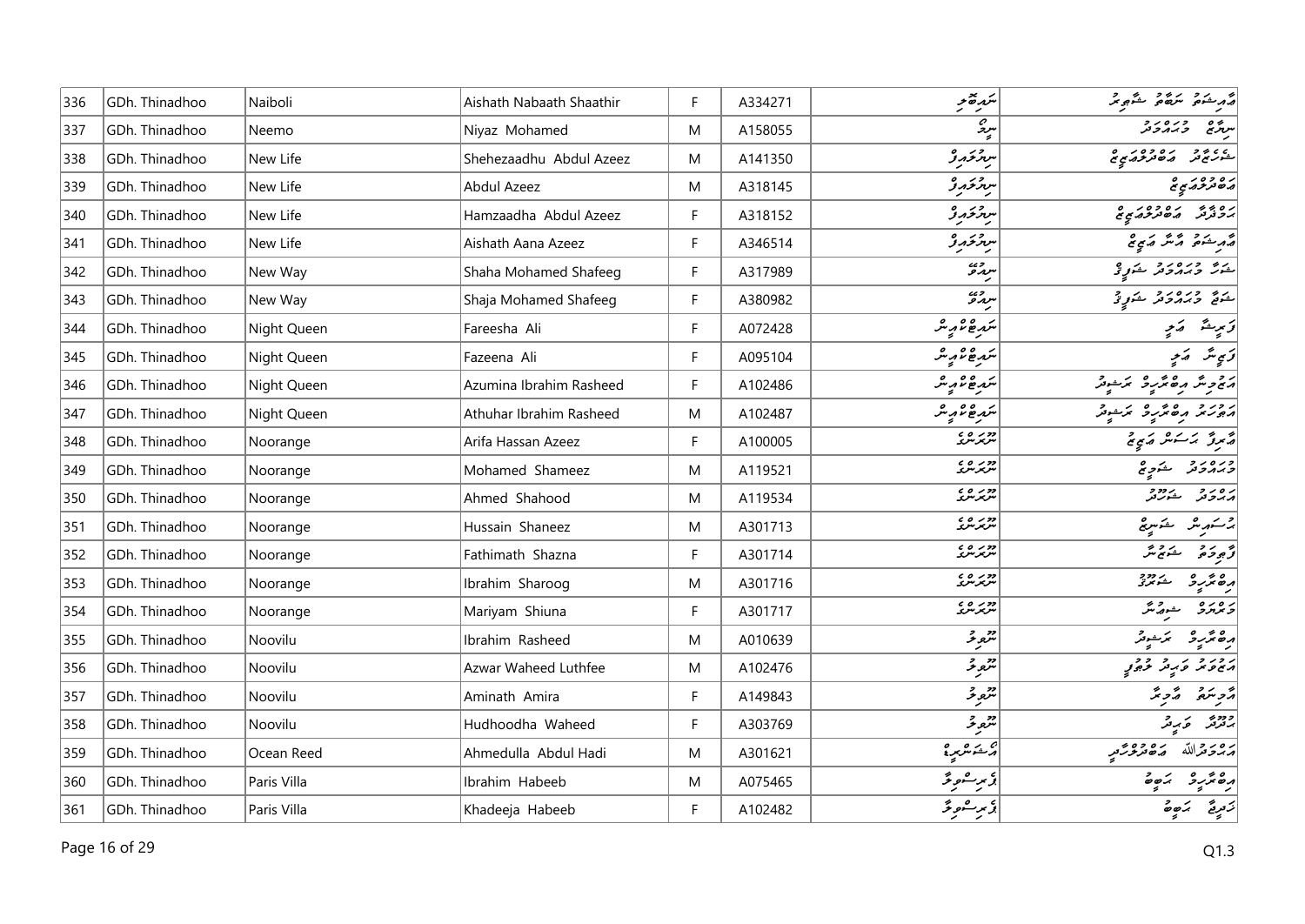| 362 | GDh. Thinadhoo | Paris Villa  | Fathimath Saeeda       | F  | A102483 | إدمر شورمحر              | و دو خوړنگه<br>د کارونو ځ                          |
|-----|----------------|--------------|------------------------|----|---------|--------------------------|----------------------------------------------------|
| 363 | GDh. Thinadhoo | Paris Villa  | Aishath Habeeba        | F. | A102484 | بؤ مر ڪھو ڦر             |                                                    |
| 364 | GDh. Thinadhoo | Peacock      | Moosa Kaloa            | M  | A066249 | بويده                    |                                                    |
| 365 | GDh. Thinadhoo | Peacock      | Hawwa Dhiye            | F. | A102424 | برہ<br>پہن               | برو څ تېر پر                                       |
| 366 | GDh. Thinadhoo | Peacock      | Mujuthaba Moosa        | M  | A102425 | بويده<br>پوس             | دو مئے<br>و و ر پر<br>تر تع ځا                     |
| 367 | GDh. Thinadhoo | Petunia      | Zaheen Mohamed         | M  | A069938 | ] وه سرچ<br> ز ج سرچ     | نور مده دره در د<br>درگس د بر دو مد                |
| 368 | GDh. Thinadhoo | Petunia      | Mariyam Zainoon Zaheen | F  | A301603 | ۍ ده سرچ<br>بر جو سرچ    | כמתכ התיית היות                                    |
| 369 | GDh. Thinadhoo | Radheef      | Fathimath Rifga Hassan | F  | A026648 | برمرو                    | ۋە دە بروق ئەسەر                                   |
| 370 | GDh. Thinadhoo | Radheef      | Ahmed Yasir            | M  | A060017 | ىرىرۇ                    | رەرد پۇسىر                                         |
| 371 | GDh. Thinadhoo | Radheef      | Hassan Azeez           | M  | A099012 | ىرىرۇ                    | پرسنده که پرچ                                      |
| 372 | GDh. Thinadhoo | Radheef      | Shareefa Hassan        | F. | A102302 | ىرىرد                    | ڪيرڙ پاڪس                                          |
| 373 | GDh. Thinadhoo | Radheef      | Ibrahim Hassan         | M  | A146307 | ىرىرۇ                    | مەھرىرى بەسەر                                      |
| 374 | GDh. Thinadhoo | Radheef      | Asna Ibrahim Rasheed   | F  | A158749 | ىرىرد                    |                                                    |
| 375 | GDh. Thinadhoo | Rasaari      | Ali Ahmed Didi         | M  | A018531 | برعدمجر                  | ر<br>مرکز مرکز در در در مرکز در مرکز در ایران      |
| 376 | GDh. Thinadhoo | Rasaari      | Zulaikha Ali           | F  | A041566 | ىر مەمۇبىر               | يحكم شهر أيتمني                                    |
| 377 | GDh. Thinadhoo | Rasaari      | Ahmed Janah Ali        | M  | A382791 | ابتز سفوته مبر           |                                                    |
| 378 | GDh. Thinadhoo | Reef         | Mohamed Riyaz          | M  | A051693 | ىپەتر                    | وره رو بروگ                                        |
| 379 | GDh. Thinadhoo | Reethi       | Jihaad Mohamed         | M  | A074075 | موجو<br>پخ               | ہ پڑھ درہ رد<br>ابے رکھ دیکھ دیکھ                  |
| 380 | GDh. Thinadhoo | Reksoanaa    | Fathimath Maha Abdulla | F  | A301567 | ىرە مەيتر                | قرجوحر محرشه وكاله وترالله                         |
| 381 | GDh. Thinadhoo | Reksoanaa    | Moosa Maaish Abdulla   | M  | A301572 | ىر پە ھەيگە              | وحث وحرث وكافرالله                                 |
| 382 | GDh. Thinadhoo | Rihi Asseyri | Abdul Rasheed          | M  | A070639 | ىرىردە ش <sup>ى</sup> مر | ره وه ر<br>پره تر پر شوتر                          |
| 383 | GDh. Thinadhoo | Rihi Asseyri | Rukhsa Abdul Rasheed   | F  | A303676 | ىرىردە ش <sup>ى</sup> مر | و و به ده وه د به و<br>مرکز شهر از محمد مرکز       |
| 384 | GDh. Thinadhoo | Rihi Asseyri | Mohamed Abdul Rasheed  | M  | A303677 | بربرده متمبر             | ورەرو رەۋەر<br><i>جەم</i> ۇمۇ مەھە <i>رمەترى</i> ش |
| 385 | GDh. Thinadhoo | Rihi Asseyri | Ahmed Abdul Rasheed    | M  | A303679 | ابرىردۇ مە<br>مە         | ره ر و بره وه د بروتوند<br>پربروند بره ترپر برخوند |
| 386 | GDh. Thinadhoo | Royal        | Ahmed Rasheed          | M  | A027310 | ەرە<br>مەدىر             | رەر ئەر ئىنىدىگر<br>مەركى ئىنىدىگر                 |
| 387 | GDh. Thinadhoo | Royal        | Mariyam Shizleen       | F  | A149543 | ەر ە<br>ئىرىرىگە         |                                                    |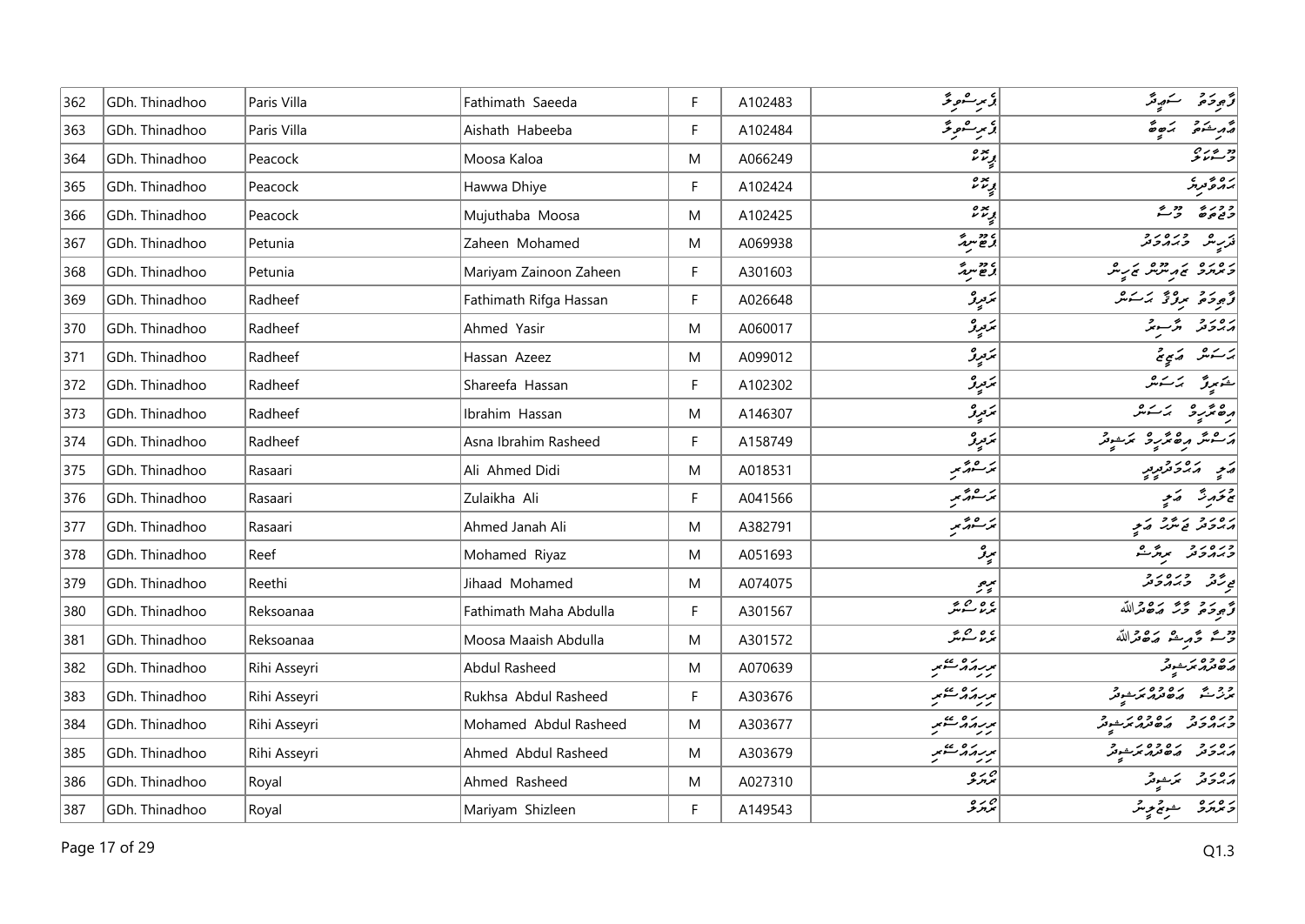| 388 | GDh. Thinadhoo | Saamee        | Abdulla Naseer                        | M           | A060373 | رمعجمج                           | مَدَهْمَدْاللَّهُ مَرَسِوِيْر                       |
|-----|----------------|---------------|---------------------------------------|-------------|---------|----------------------------------|-----------------------------------------------------|
| 389 | GDh. Thinadhoo | Saamee        | Ahmed Ziyau                           | M           | A069831 | رمعجمج                           | גם ג' הייתר<br>הגבת הייתר                           |
| 390 | GDh. Thinadhoo | Saamee        | Ali Naseer                            | M           | A102497 | رمعجمج                           | أوأجي التكبيبوند                                    |
| 391 | GDh. Thinadhoo | Saamee        | Sobah Naseer                          | F           | A155655 | رمعجمج                           | $\frac{2}{3}$ $\frac{1}{2}$ $\frac{2}{3}$           |
| 392 | GDh. Thinadhoo | Saavaa        | Mohamed Shaheem                       | M           | A040073 | ستهجر                            | ورەرو شەرو                                          |
| 393 | GDh. Thinadhoo | Saavaa        | Mariyam Shamha Shaheem                | F           | A305372 | ستهج                             | دەرە شەدر شەرە                                      |
| 394 | GDh. Thinadhoo | Saavaa        | Aishath Shanha Shaheem                | F           | A323864 | ستقى                             |                                                     |
| 395 | GDh. Thinadhoo | Salaf         | Mohamed Izlaq                         | M           | A000363 | سەنزى                            | כנסנב הבבס<br>כמחכת הבבב                            |
| 396 | GDh. Thinadhoo | Salaf         | Umaina Binthi Izlag Bin Hassan<br>Ali | $\mathsf F$ | A331746 | سەئەبۇ                           | רגית סיתף תיצב סית ג' אית הי                        |
| 397 | GDh. Thinadhoo | Sathaha       | Saraa Ali Naseer                      | F.          | A341863 | سەھەر                            | سُتَرٌ أَرَبِي الرَّسِيقُ                           |
| 398 | GDh. Thinadhoo | Savaanaa      | Ali Zahir                             | M           | A037642 | ىسۇ بىگە                         |                                                     |
| 399 | GDh. Thinadhoo | Savaanaa      | Ahmed Zahir                           | M           | A073258 | ئەۋىتر                           |                                                     |
| 400 | GDh. Thinadhoo | Savaanaa      | Shifza Zahir                          | F           | A082594 | ىسۇ بىگە                         | شورمج تحرير                                         |
| 401 | GDh. Thinadhoo | Savaanaa      | Ismail Safuathulla Zahir              | M           | A376256 | ىسۇ بىر                          | مر مؤور و به دوره الله لچ رجمه                      |
| 402 | GDh. Thinadhoo | Seven and Bee | Mohamed Areef Adam                    | M           | A033987 | ، ، ، ، ، ، ، ،<br>سور سر دسو ہ  | כנסק ב התל הבנס                                     |
| 403 | GDh. Thinadhoo | Seven and Bee | Mamdhooh Adam                         | M           | A096351 |                                  | ر ٥ ووه .<br>تر د تر مرتور                          |
| 404 | GDh. Thinadhoo | Seven and Bee | Saudath Adam                          | $\mathsf F$ | A096587 | ، ، ، ، ، ، ، ،<br>سوسمه سرو     | سەدىر دەرە                                          |
| 405 | GDh. Thinadhoo | Seven and Bee | Mariyam Ali                           | F           | A096588 |                                  | د ه ده د کمبو                                       |
| 406 | GDh. Thinadhoo | Seven and Bee | Adam Ali                              | M           | A096589 | ، ، ، ، ، ، ، <i>،</i>           | أترترو أترمح                                        |
| 407 | GDh. Thinadhoo | Seven and Bee | Mariyam Hanaan Areef                  | F           | A160528 | ، ، ، ، ، ، ، ،<br>سوءِ سهرسرو ص |                                                     |
| 408 | GDh. Thinadhoo | Seven and Bee | Fathmath Ihusana                      | $\mathsf F$ | A335320 | ، ، ، ، ، ، ، ،<br>سورسمبر س     |                                                     |
| 409 | GDh. Thinadhoo | Shaman        | Shabeena Nasir                        | F.          | A101438 | ىش <b>ەكەنگ</b> ر                | و و دو دو در محمد<br>دو دو در محمد شرح<br>خوم شرح د |
| 410 | GDh. Thinadhoo | Shaman        | Mohamed Hussain Didi                  | M           | A285786 | شەكەنتىر                         | ورەرو ئەسكىر شرىدىد                                 |
| 411 | GDh. Thinadhoo | Shaman        | Fathimath Sana Mohamed                | F           | A300857 | ىشكە تىر                         | و د د په دره د د                                    |
| 412 | GDh. Thinadhoo | Shaman        | Sinan Mohamed                         | M           | A300860 | ىشكە تىر                         | سەشرىر 2019- 2                                      |
|     |                |               |                                       |             |         |                                  |                                                     |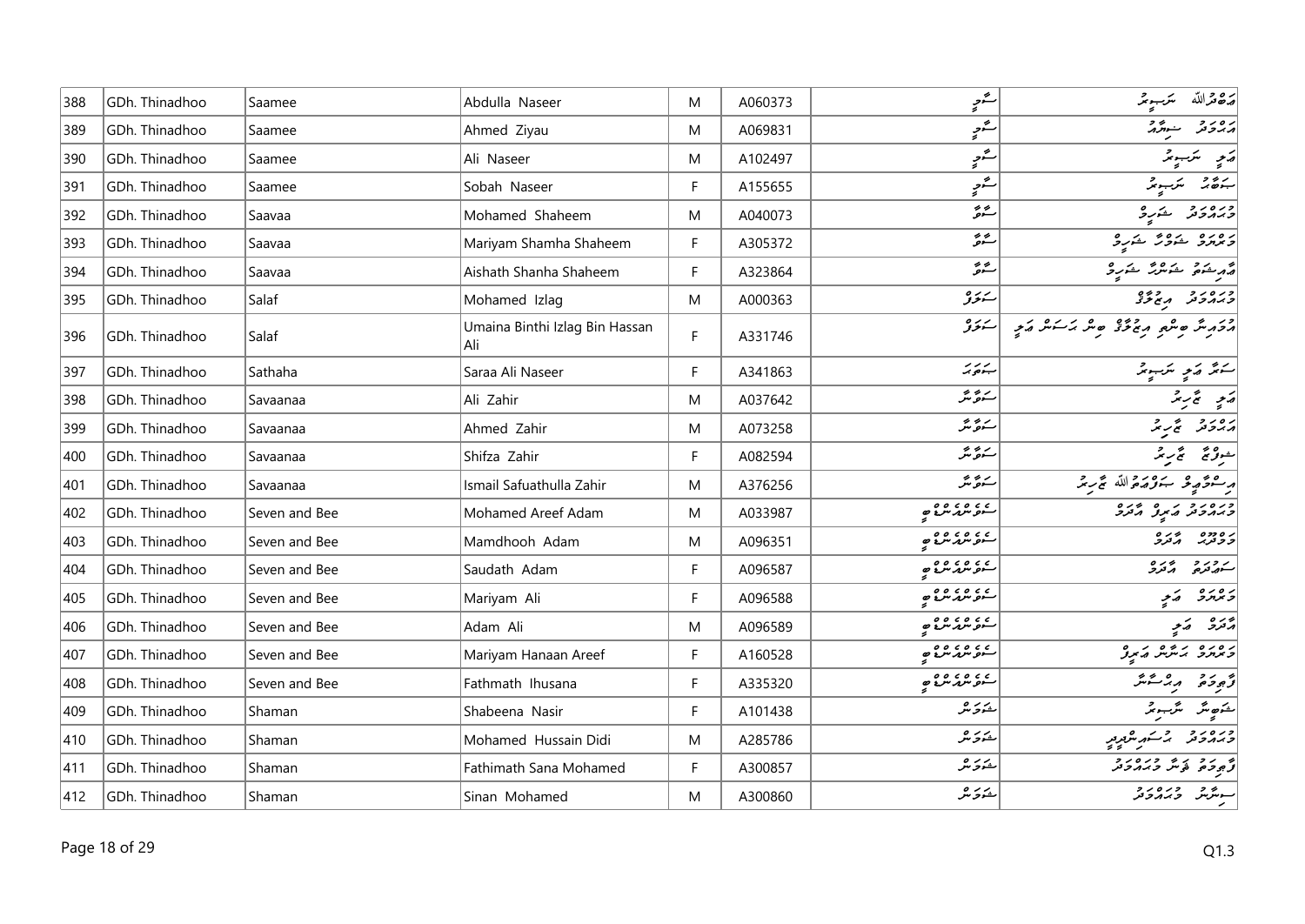| 413 | GDh. Thinadhoo | Shaman     | Aishath Shaha Mohamed | F  | A300864 | ر<br>ستون مگر                                      | م الله عن المسلم المسلم المسلم المسلم المسلم المسلم المسلم المسلم المسلم المسلم المسلم المسلم الله ا |
|-----|----------------|------------|-----------------------|----|---------|----------------------------------------------------|------------------------------------------------------------------------------------------------------|
| 414 | GDh. Thinadhoo | Sharaf     | Mohamed Shareef       | M  | A026506 | شە ئىرى                                            | دبره دبر دبر دبر                                                                                     |
| 415 | GDh. Thinadhoo | Sharaf     | Safiya Hassan         | F. | A103454 | شەئىرى                                             | أستورش الاستان                                                                                       |
| 416 | GDh. Thinadhoo | Sharaf     | Zawshan Shareef       | M  | A253678 | ر<br>شەھرى                                         | ىرە <u>ئىرىش ئىقتىرۇ</u>                                                                             |
| 417 | GDh. Thinadhoo | Sharaf     | Zeeshan Shareef       | F  | A304357 | شە يرو                                             | ىپىشىش شىرتى<br>ئىچىشىش شىرتى                                                                        |
| 418 | GDh. Thinadhoo | Sharaf     | Zawfishan Shareef     | F  | A304358 | ر<br>ستونبرتو                                      | رور شهر شهر <sup>و</sup>                                                                             |
| 419 | GDh. Thinadhoo | Sharaf     | Ahmed Zayan Shareef   | M  | A329147 | ر<br>شەھرىق                                        | ره رو روه هر ځېږو                                                                                    |
| 420 | GDh. Thinadhoo | Shy        | Mohamed Naseer        | M  | A083805 | يتمور                                              | ورەرو شرىيەتم                                                                                        |
| 421 | GDh. Thinadhoo | Shy        | Fathimath Shiyaza     | F  | A113788 | استقامه                                            | و ده شورځ                                                                                            |
| 422 | GDh. Thinadhoo | Shy        | Shaihaan Mohamed      | M  | A272864 | ڪور                                                | شر شر وره دو                                                                                         |
| 423 | GDh. Thinadhoo | Sikkage    | Sharafiyya Abdulla    | F  | A036495 | ەر بەر<br>سىرلىرىدى                                | <u>شريره و پره تر</u> الله                                                                           |
| 424 | GDh. Thinadhoo | Sikkage    | Abdulla Moosa Didi    | M  | A043325 | ەر بەر<br>سىرلەر بور                               | ره قرالله وحسور                                                                                      |
| 425 | GDh. Thinadhoo | Sikkage    | Hawwa Dhiye           | F  | A059454 | ەر ،<br>سورگىرى                                    | بره و <sub>مرم</sub> ر<br>برگرمزمر                                                                   |
| 426 | GDh. Thinadhoo | Sikkage    | Ibrahim Zahid         | M  | A070022 | ە بەر<br>سورىمىسى                                  | وه مر ده سي در                                                                                       |
| 427 | GDh. Thinadhoo | Sikkage    | Fathimath Rasheeda    | F. | A096057 | ە دىرى<br>سىرلىرىدى                                | و ده نم شومگر                                                                                        |
| 428 | GDh. Thinadhoo | Sikkage    | Shamsiyya Abdulla     | F  | A103157 | ەر بەر<br>سىر تەرىخ                                | خوج والله                                                                                            |
| 429 | GDh. Thinadhoo | Sleet      | Imad Mohamed          | M  | A059231 | سكويح                                              | د وره دور                                                                                            |
| 430 | GDh. Thinadhoo | Sparkling  | Hassan Ali Didi       | M  | A012031 | <sub>شونۇ</sub> برى <sub>م</sub> برىد <sub>ى</sub> | يز کشش که محصوص                                                                                      |
| 431 | GDh. Thinadhoo | Sparkling  | Fathimath Ali Didi    | F. | A100562 | <u>شۇ ئ</u> رىئ <sup>ى</sup> رىشمە                 | و گروگر گروپر                                                                                        |
| 432 | GDh. Thinadhoo | Sparkling  | Aishath Ali Didi      | F  | A100563 | الشوتو برناموسند.<br>ا                             | و<br>ورخوش و ورور                                                                                    |
| 433 | GDh. Thinadhoo | Star Shell | Agleema Rashad        | F  | A102435 | <u>ە ئەسكە ئۇ</u>                                  | رە پەر ئەشقا                                                                                         |
| 434 | GDh. Thinadhoo | Star Shell | Thaumeen Mohamed      | M  | A158444 | ے بھے <sub>مر</sub> ے کے مح                        | ני פרים פנים ניב                                                                                     |
| 435 | GDh. Thinadhoo | Star Shell | Gisma Mohamed         | F  | A302523 | ے پچ <sub>مور</sub> ے و                            | توسفۇ<br>و ره ر د<br><i>د ب</i> رگرفر                                                                |
| 436 | GDh. Thinadhoo | Sunday     | Hassan Ali            | M  | A100617 | بەھ                                                | ير سند الأمير                                                                                        |
| 437 | GDh. Thinadhoo | Sunday     | Hawwa Didi            | F  | A100619 | يەھ يە                                             | ر ە بە<br>بەھ ھ <sup>5</sup> ە تە                                                                    |
| 438 | GDh. Thinadhoo | Sunday     | Ghassan Hassan        | M  | A301445 | بەھ يە                                             | زە ئەش ئەسەش                                                                                         |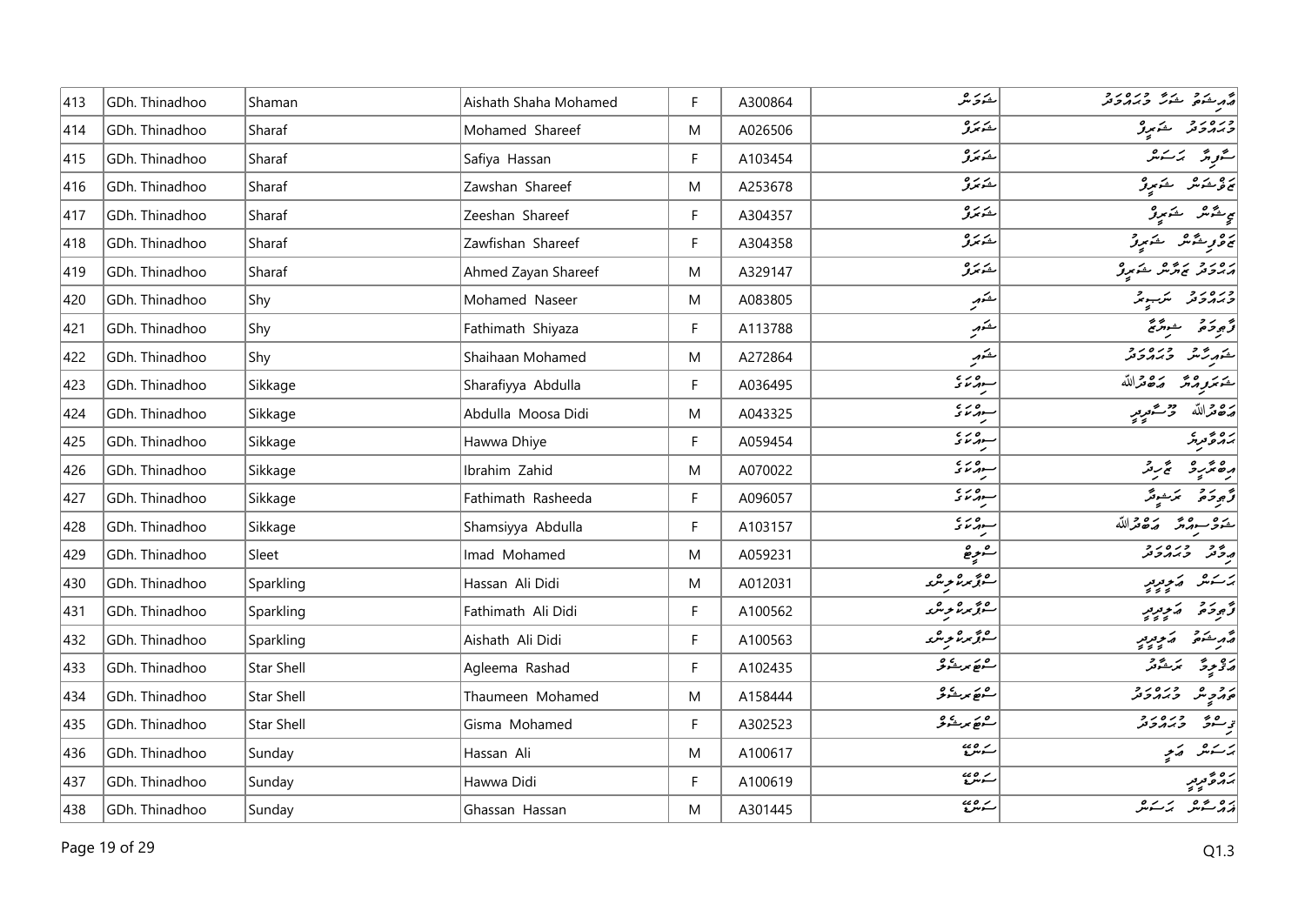| 439 | GDh. Thinadhoo | Sunday       | Aaya Naeem             | F         | A334047 | سەمىيى                         | أثاثر التمدي                                           |
|-----|----------------|--------------|------------------------|-----------|---------|--------------------------------|--------------------------------------------------------|
| 440 | GDh. Thinadhoo | Swastika     | Niushad Abdul Hannan   | M         | A038834 | <u>ه وڅو شوموً</u>             | د د د د ده ده د ه د و.<br>سمه شونر ه ه تروبر سرس       |
| 441 | GDh. Thinadhoo | Thaaif       | Mohamed Naeem          | M         | A079190 | ځږيز                           | ورەرو سَمرٍو                                           |
| 442 | GDh. Thinadhoo | Thaaif       | Mariyam Afza Naeem     | F         | A099444 | ۇرۇ                            | ג 2010 גם 4 מגב                                        |
| 443 | GDh. Thinadhoo | Thaaif       | Ahmed Muammar          | M         | A158328 | پروژ                           | ג פגב בגם גב<br>גגבת בגתבת                             |
| 444 | GDh. Thinadhoo | Thaaif       | Aishath Shifza Naeem   | F         | A158750 | ۇرۇ                            | أمار يشكا والمستوقي التماريح                           |
| 445 | GDh. Thinadhoo | Theytee Four | Ali Zubair             | ${\sf M}$ | A081953 | ں جو<br>م                      | $\begin{bmatrix} 2 & 2 & 3 \\ 2 & 2 & 6 \end{bmatrix}$ |
| 446 | GDh. Thinadhoo | Theytee Four | Aishath Nasma          | F         | A302635 | نه چوگر<br>موغوگر              | ە ئەرىشكى ئىر ئىر                                      |
| 447 | GDh. Thinadhoo | Theytee Four | Aishath Liusha Zubair  | F         | A302638 | ں جو<br>حوصي                   |                                                        |
| 448 | GDh. Thinadhoo | Thibroazuge  | Mohamed Naseem         | ${\sf M}$ | A058862 | وه ۶ د ع<br>موه ترې د          | ورەرو برجو                                             |
| 449 | GDh. Thinadhoo | Thibroazuge  | Azmeela Hassan         | F         | A062335 |                                | ەج چە ئەسەس                                            |
| 450 | GDh. Thinadhoo | Thibroazuge  | Azra Hassan            | F         | A102437 | $rac{1}{55500}$                | مەج ئەر ئەسكەنلەر                                      |
| 451 | GDh. Thinadhoo | Thibroazuge  | Azneena Hassan         | F         | A102438 | <br> موھ تریخ <sub>ک</sub>     | أرجم سرينك أبركت مكر                                   |
| 452 | GDh. Thinadhoo | Tortoise     | Mohamed Hussain        | ${\sf M}$ | A001539 | $\frac{2}{3}$                  | وره رو ورکه می                                         |
| 453 | GDh. Thinadhoo | Tortoise     | Saajiyath Ahmed        | F         | A302387 | ەر بە<br> قۇم                  | شي پر د بره بر د                                       |
| 454 | GDh. Thinadhoo | Tortoise     | Saaidhath Ahmed        | F         | A302391 | ج <sub>تح</sub> مر ے           | گرېزه ده ده.                                           |
| 455 | GDh. Thinadhoo | Two and One  | Aminath Waheeda        | F         | A044751 | دد ، ه ه ه ر ه<br>ج د سرو کو س | أأترسك وسيقر                                           |
| 456 | GDh. Thinadhoo | Two and One  | Sofiyya Hussain        | F         | A094491 | دد ، ه ه ه ر ه<br>ج د سرو کو س | بتوره برسمه                                            |
| 457 | GDh. Thinadhoo | Two and One  | Zumarradh Waheed       | F         | A102491 | دد ، ه ه د ه<br>ج د سرو کو س   | وره رو درو                                             |
| 458 | GDh. Thinadhoo | Two and One  | Assad Waheed           | M         | A114501 | دو پر مرمر مر<br>  ج مرسو کو س | پر صرحر کا مرمز                                        |
| 459 | GDh. Thinadhoo | Two and One  | Ahmed Waheed           | M         | A138974 | دد ، ه ه د ه<br>ج د سرو تو س   | رەرو رىد                                               |
| 460 | GDh. Thinadhoo | Two and One  | Aishath Luyoona Niyaaz | F         | A361556 | دد ، ه ه ه ر ه<br>ج د س و س    | و در دوده سروه                                         |
| 461 | GDh. Thinadhoo | Ultra        | Hassan Zareer          | M         | A072512 | بروه پژ                        | يركسكر سي مريز                                         |
| 462 | GDh. Thinadhoo | Umet Villa   | Aminath Ali            | F         | A103346 | ژوء ۾ موقر                     | أرمر بركر<br>ەتىر                                      |
| 463 | GDh. Thinadhoo | Uthuruge     | Thuththu               | M         | A104751 | د د د د<br>مرح برد             | و ه و<br>حوار حو                                       |
| 464 | GDh. Thinadhoo | Uthuruge     | Ahmed Niusham          | M         | A111264 | د د د د<br>پره پور             | גפיב יינג'יביב                                         |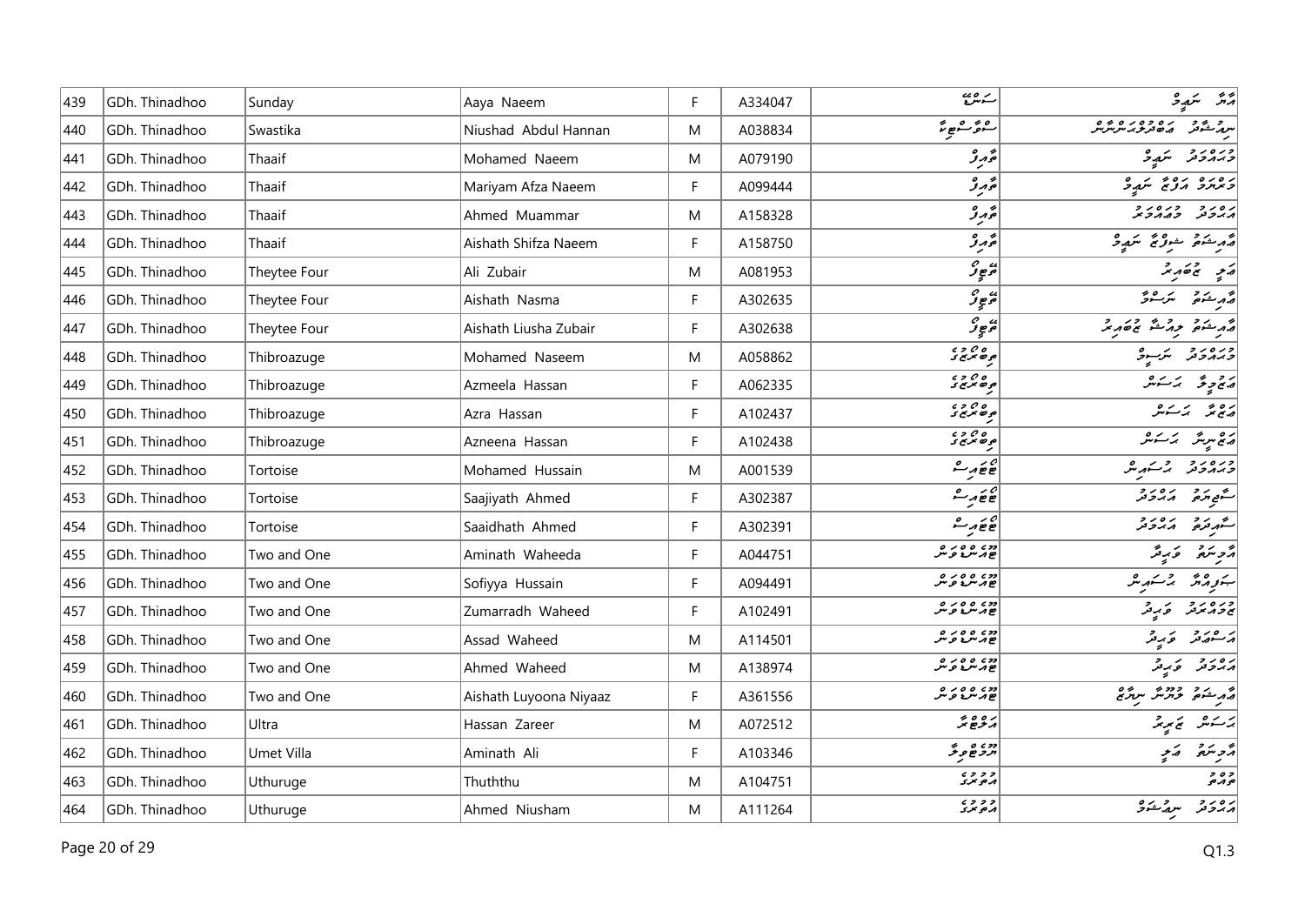| 465 | GDh. Thinadhoo | Uthuruge           | Mariyam Nishana            | F  | A301899 | د د د د<br>پره پرې                        | سرڪرمگر<br>ويوبرو                                    |
|-----|----------------|--------------------|----------------------------|----|---------|-------------------------------------------|------------------------------------------------------|
| 466 | GDh. Thinadhoo | Vaijeheyge         | Mariyam Shifaza            | F  | A079276 | ر مەيدى<br>قەم قىرى                       | ے پیشی<br>نے مختص<br>ر ه ر ه<br><del>ر</del> بربر ژ  |
| 467 | GDh. Thinadhoo | Vaijeheyge         | Hassan Asim Ibrahim Didi   | M  | A081864 | ر<br>  تو مربع رئ                         | .<br>ג' אייל ג' אייב גם ג' פינינ                     |
| 468 | GDh. Thinadhoo | Vaijeheyge         | Abdulla Umair Ibrahim Didi | M  | A100543 | ر<br>تومړين ر                             |                                                      |
| 469 | GDh. Thinadhoo | Vaijeheyge         | Fathimath Latheefa         | F  | A100544 | ر<br>  تو در ج ر <sub>ک</sub>             | وٌمِ وَءٌ وَمِ وَ                                    |
| 470 | GDh. Thinadhoo | Vaijeheyge         | Athir Ibrahim              | M  | A102907 | <br>  تەمرىغ رى                           | پھ ہو بھر<br>مربو بھر<br>مەھمەرى                     |
| 471 | GDh. Thinadhoo | Vaijeheyge         | Mohamed Imran Ibrahim Didi | M  | A158761 | ر<br>تو دي ري                             | כנסגב ספס ספילים                                     |
| 472 | GDh. Thinadhoo | Vaijeheyge         | Moomina Rasheed            | F  | A297617 | ر<br>تو دي ري                             | وړو نگر امرکسونر                                     |
| 473 | GDh. Thinadhoo | Vaijeheyge         | Shazra Ibrahim Didi        | F  | A301162 | ر<br>تو در ج ر د                          | شوي وه درورد                                         |
| 474 | GDh. Thinadhoo | Vaijeheyge         | Azim Ibrahim Didi          | M  | A301163 | ر<br>ح در ج ر <sub>ی</sub>                | أوهج والمتحصر والمعالج والمحمدة والمحرجة             |
| 475 | GDh. Thinadhoo | Vaijeheyge         | Mariyam Shaya Imran        | F. | A350706 | ر<br>تو در ج ر د                          | נ סנס ביות ספס<br>בינות כלות הכינית                  |
| 476 | GDh. Thinadhoo | Viludholhi         | Shameema Abdulla           | F  | A102470 | وتزقرو                                    | ەھىراللە<br>شكور و گر                                |
| 477 | GDh. Thinadhoo | Viludholhi         | Mariyam Rasheeda           | F. | A102472 | وتزقرر                                    | رەرە بەيدۇر                                          |
| 478 | GDh. Thinadhoo | Vinamaa            | Mohamed Gasim              | M  | A166848 | عريتمد                                    | ورەرو گەسۇ                                           |
| 479 | GDh. Thinadhoo | Violet Villa       | Khadheeja Ahmed Naseer     | F. | A045087 | ءَ ٻر ڦوڻا ور ڦُ                          | زَرِيعٌ   دَرُونَرْ الرَّسِي                         |
| 480 | GDh. Thinadhoo | Violet Villa       | Mariyam Saeeda             | F. | A100163 | ار د عوودگر<br>اف <sub>را</sub> رقم عودگر | و دره در کردگر                                       |
| 481 | GDh. Thinadhoo | Violet Villa       | Ihusan Ahmed Naseer        | M  | A100164 | ءَ مرځو هو ځه                             | ورعشر ورود ترجيز                                     |
| 482 | GDh. Thinadhoo | Violet Villa       | MOHAMED LUHAM NAFIZ        | M  | A159903 | ءَ ٻرءُ ڇوءَ                              | ورەرد دوە شرە                                        |
| 483 | GDh. Thinadhoo | Violet Villa       | LAMYAU NAFIZ               | F. | A350890 | ئەر ئۇھ <sub>ى</sub> ر ئە                 | رەپەر شرە                                            |
| 484 | GDh. Thinadhoo | <b>White Chalk</b> | Mohamed Sameer             | M  | A032088 | <br>  تەرىپى تەرە                         | و ره ر د<br><i>د ب</i> رگرفر<br>سكوبر                |
| 485 | GDh. Thinadhoo | <b>White Chalk</b> | Sameera Ahmed              | F  | A102192 | <br>  تەرىج تەر                           | سكوپر كەردىر                                         |
| 486 | GDh. Thinadhoo | <b>White Chalk</b> | Ibrahim Shiyaz             | M  | A102193 | ק הפיזע<br>פהפיזע                         | دە ئەرد<br>شو پر مح<br>مر                            |
| 487 | GDh. Thinadhoo | <b>White Chalk</b> | Thamseera Ahmed            | F  | A148705 | $rac{1}{2}$                               | ە ئەسىرىگە ئەرەر ئە                                  |
| 488 | GDh. Thinadhoo | <b>White Chalk</b> | Mausooma Ahmed             | F  | A148720 | בן 200<br>פא                              | ر و دوءِ<br>وه سور<br>پروژو                          |
| 489 | GDh. Thinadhoo | White Chalk        | Fathimath Ahmed            | F  | A164520 | ה בתפיצי                                  | برە پر د<br>ء بر د<br>ترجو حو                        |
| 490 | GDh. Thinadhoo | <b>White Chalk</b> | Mariyam Aboobakuru         | F. | A301596 | ק<br>פוקים זבי                            | ر ه ر ه<br><del>ر</del> بربرو<br>, , , ,, ,<br>xvoos |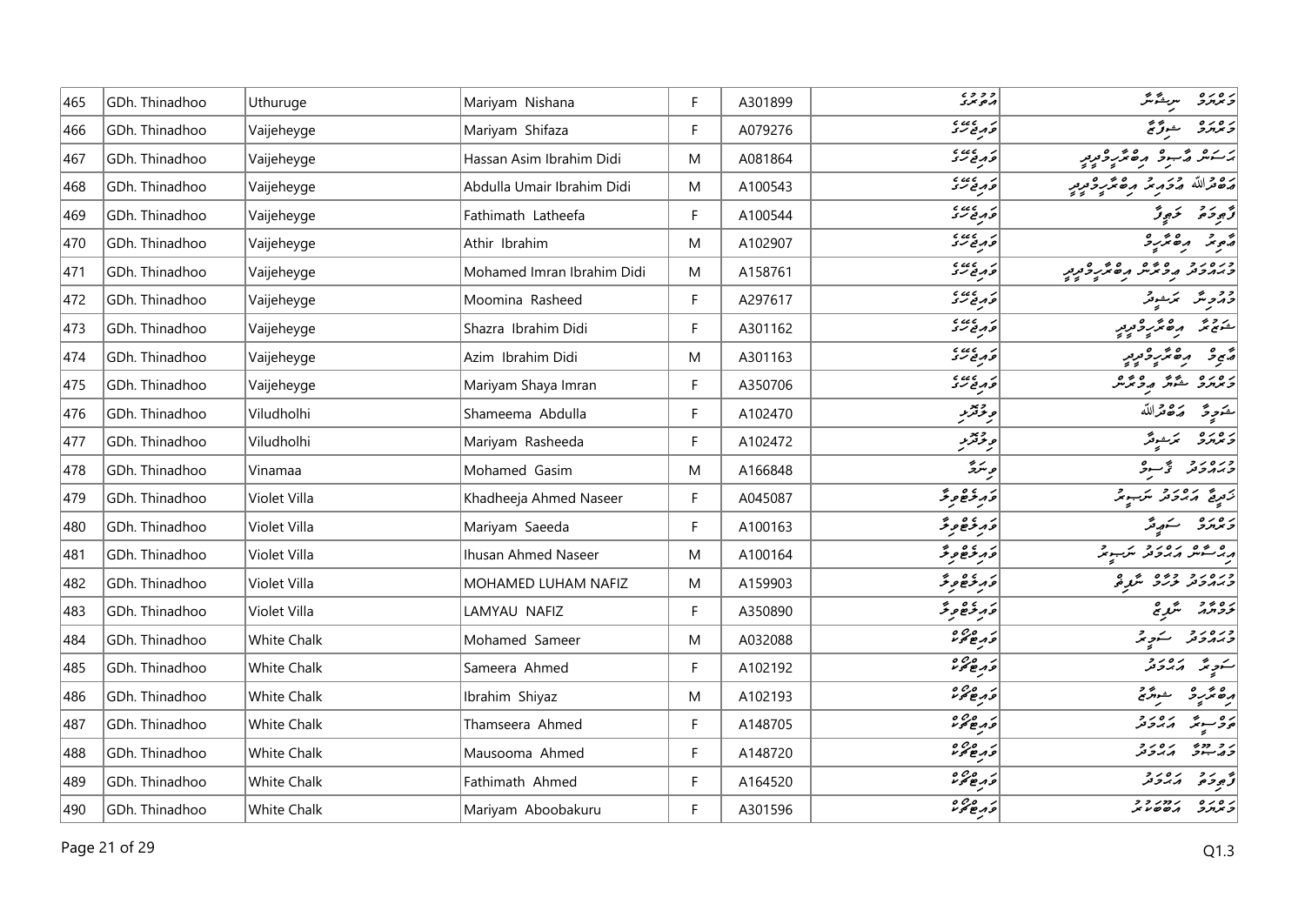| 491 | IGDh. Thinadhoo | Zaan   | Ilbrahim Falaah Abdulla | M | A103677 | پر مر<br>مح | أرەغرىرى ئەقرى ئەھەراللە           |
|-----|-----------------|--------|-------------------------|---|---------|-------------|------------------------------------|
| 492 | GDh. Thinadhoo  | Zamaan | Mariyam Sheeza          |   | A041558 | ئے پڑ میں   | ئە ئەرىر 2<br>سنسويج               |
| 493 | GDh. Thinadhoo  | Zamaan | Abdulla Sodig           | M | A049879 | ئے پڑ میں   | <mark>بر صور</mark> الله<br>سگەرتى |
| 494 | IGDh. Thinadhoo | Zamaan | Aminath Narugis         |   | A077767 | ئے پڑ میں   | أثر جرستمبر والمحتمد والمستح       |
| 495 | GDh. Thinadhoo  | Zamaan | Aminath Saba Sodhig     |   | A274174 | ئے پڑ میں   | أثر حرى سنت ستورتى                 |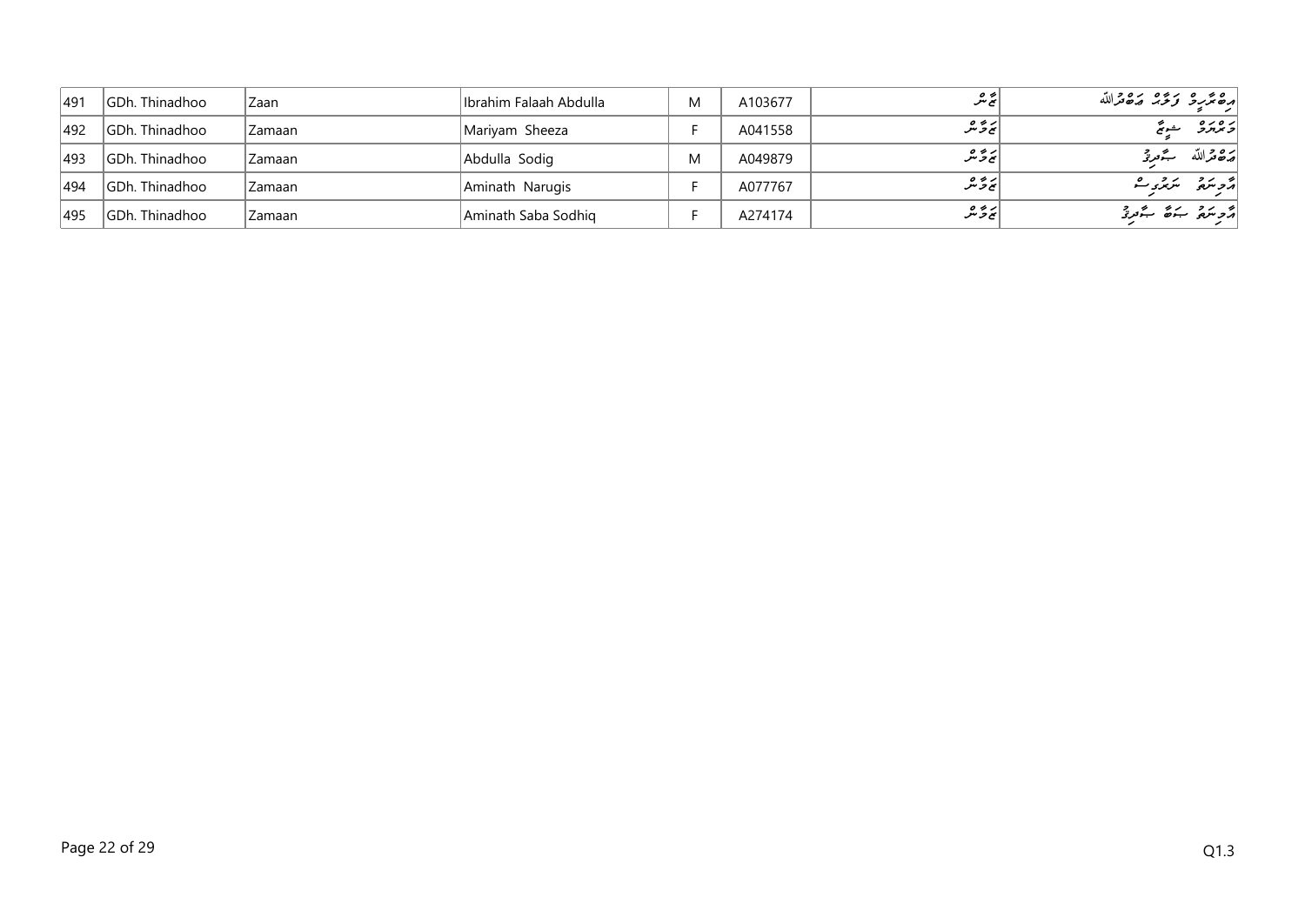## *w7qAn8m? sCw7mRo>u; wEw7mRw;sBo<*

| ' مرمر | 'يئرىثر: |
|--------|----------|
|        |          |
|        |          |
|        |          |

## *w7q9r@w7m> sCw7qHtFoFw7s; mAm=q7 w7qHtFoFw7s;*

| ىر تە | $\mathcal{O} \times$<br>$\sim$ | $\sim$<br>. . | لترنثر |
|-------|--------------------------------|---------------|--------|
|       |                                |               |        |
|       |                                |               |        |
|       |                                |               |        |

| انترنثر: | $^{\circ}$ | يبرهر | $^{\circ}$<br>سرسر |
|----------|------------|-------|--------------------|
|          |            |       |                    |
|          |            |       |                    |
|          |            |       |                    |

| ىرتىر: | 。<br>سر سر | .,<br>مرسر |
|--------|------------|------------|
|        |            |            |
|        |            |            |
|        |            |            |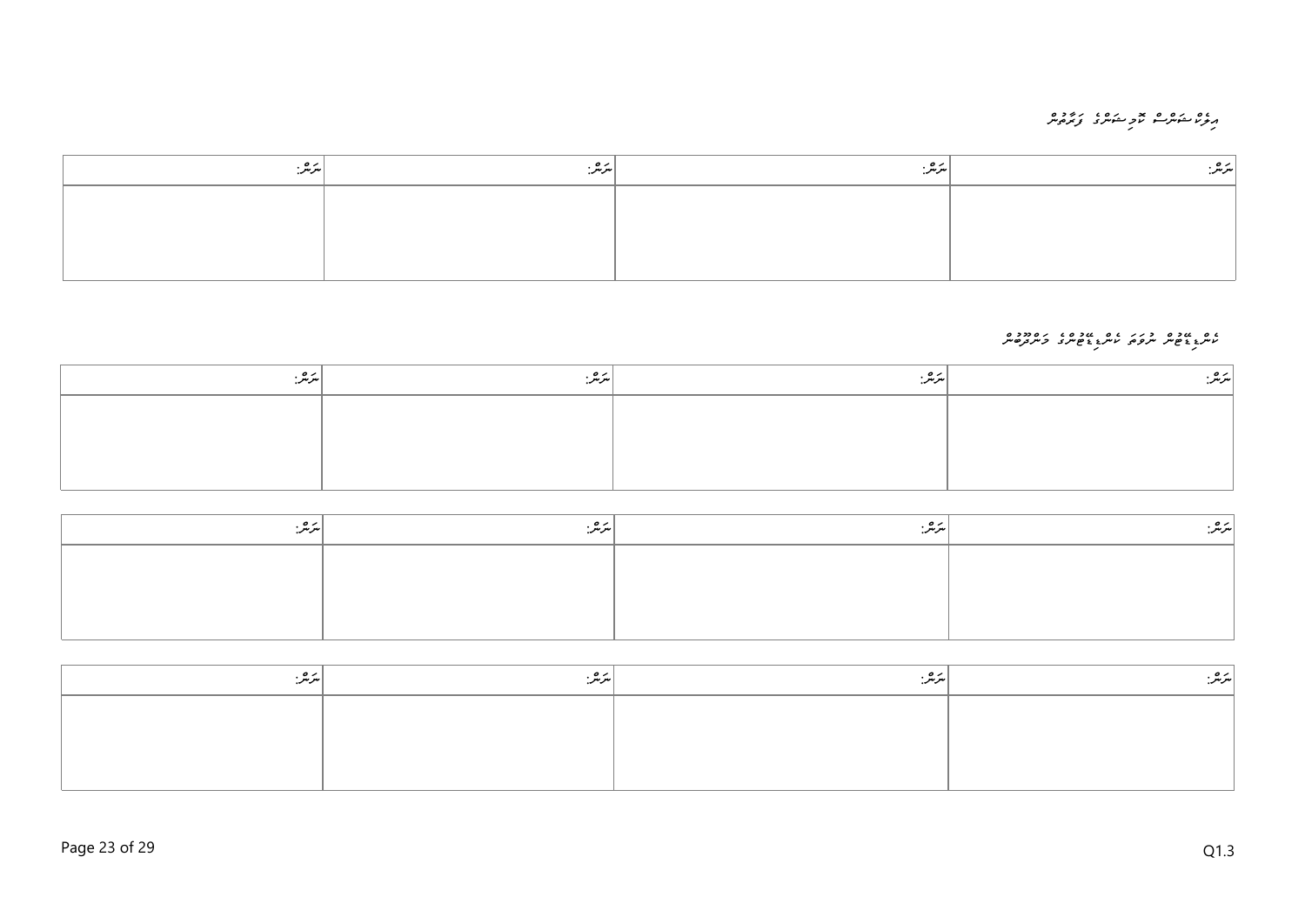| يره. | ο. | ا ير ه |  |
|------|----|--------|--|
|      |    |        |  |
|      |    |        |  |
|      |    |        |  |

| متريثر به | 。<br>'سرسر'۔ | يتزيترا | سرسر |
|-----------|--------------|---------|------|
|           |              |         |      |
|           |              |         |      |
|           |              |         |      |

| ىئرىتر. | $\sim$ | ا بر هه. | لىرىش |
|---------|--------|----------|-------|
|         |        |          |       |
|         |        |          |       |
|         |        |          |       |

| 。<br>مرس. | $\overline{\phantom{a}}$<br>مر مىر | يتريثر |
|-----------|------------------------------------|--------|
|           |                                    |        |
|           |                                    |        |
|           |                                    |        |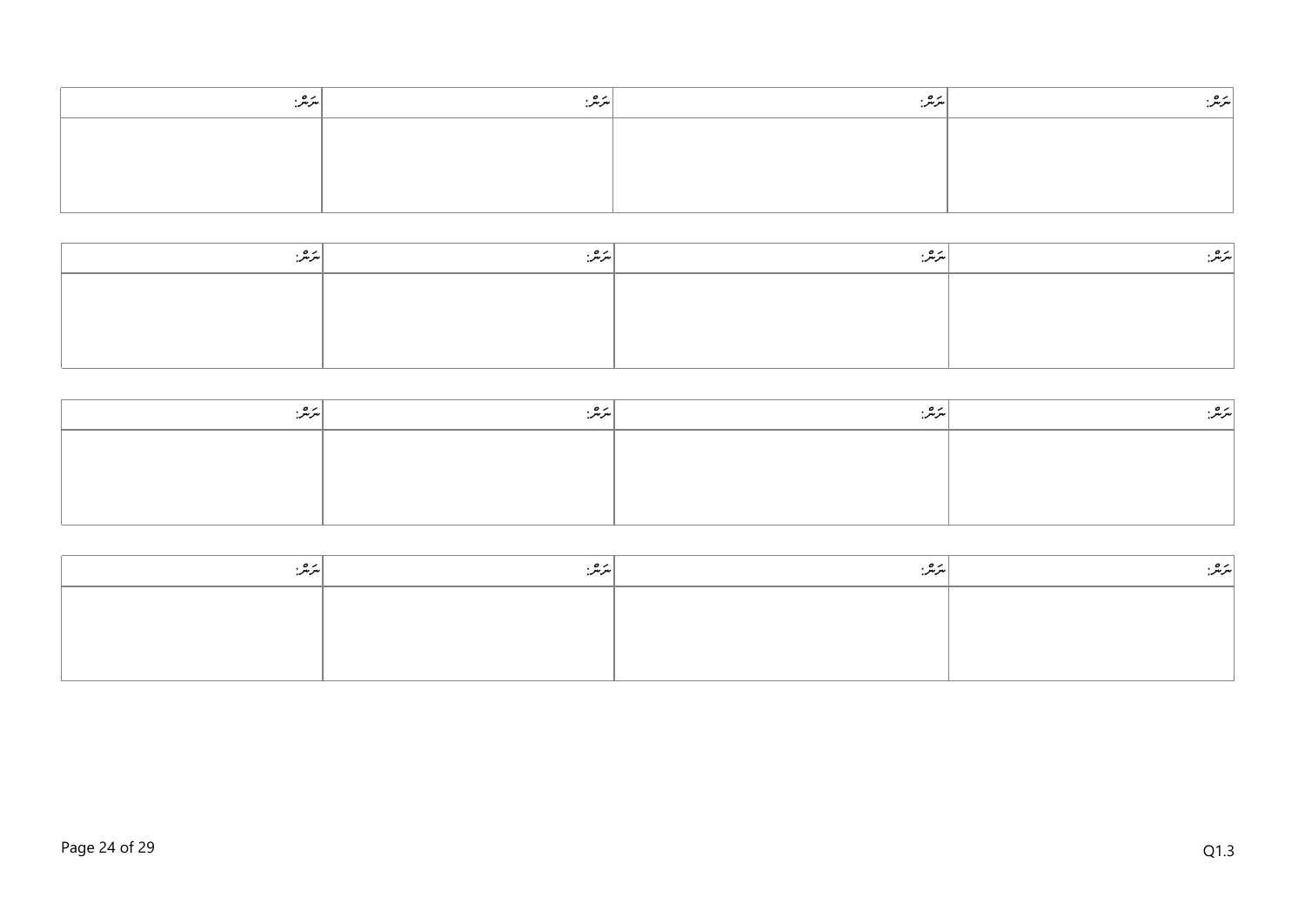| ير هو . | $\overline{\phantom{a}}$ | يرمر | اير هنه. |
|---------|--------------------------|------|----------|
|         |                          |      |          |
|         |                          |      |          |
|         |                          |      |          |

| ىبرىر. | $\sim$<br>ا سرسر . | يئرمثر | o . |
|--------|--------------------|--------|-----|
|        |                    |        |     |
|        |                    |        |     |
|        |                    |        |     |

| انترنثر: | ر ه |  |
|----------|-----|--|
|          |     |  |
|          |     |  |
|          |     |  |

|  | . ه |
|--|-----|
|  |     |
|  |     |
|  |     |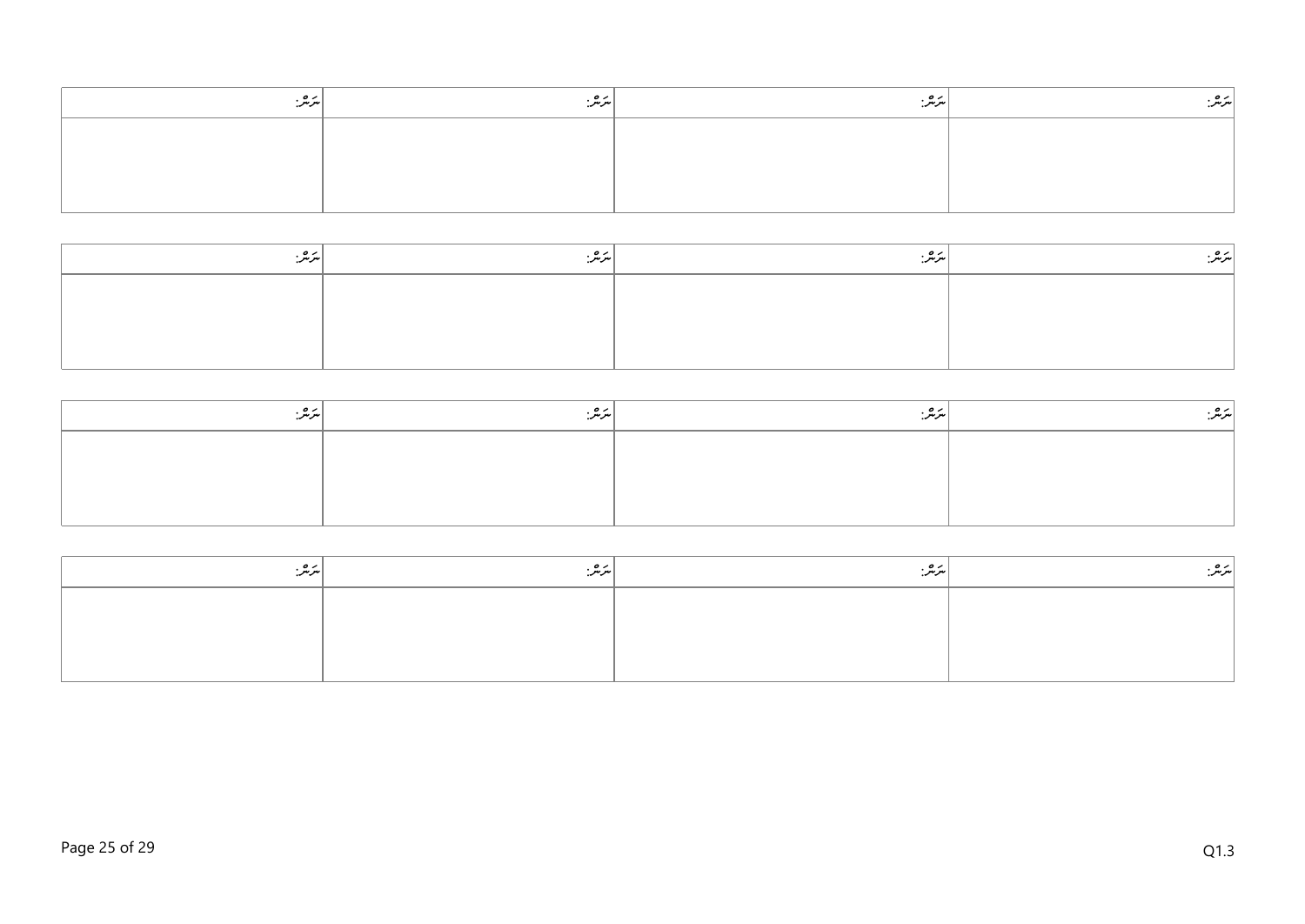| ير هو . | $\overline{\phantom{a}}$ | يرمر | اير هنه. |
|---------|--------------------------|------|----------|
|         |                          |      |          |
|         |                          |      |          |
|         |                          |      |          |

| ىر تىر: | $\circ$ $\sim$<br>" سرسر . | يبرحه | o . |
|---------|----------------------------|-------|-----|
|         |                            |       |     |
|         |                            |       |     |
|         |                            |       |     |

| 'تترنثر: | . .<br>يسمونس. |  |
|----------|----------------|--|
|          |                |  |
|          |                |  |
|          |                |  |

|  | . ه |
|--|-----|
|  |     |
|  |     |
|  |     |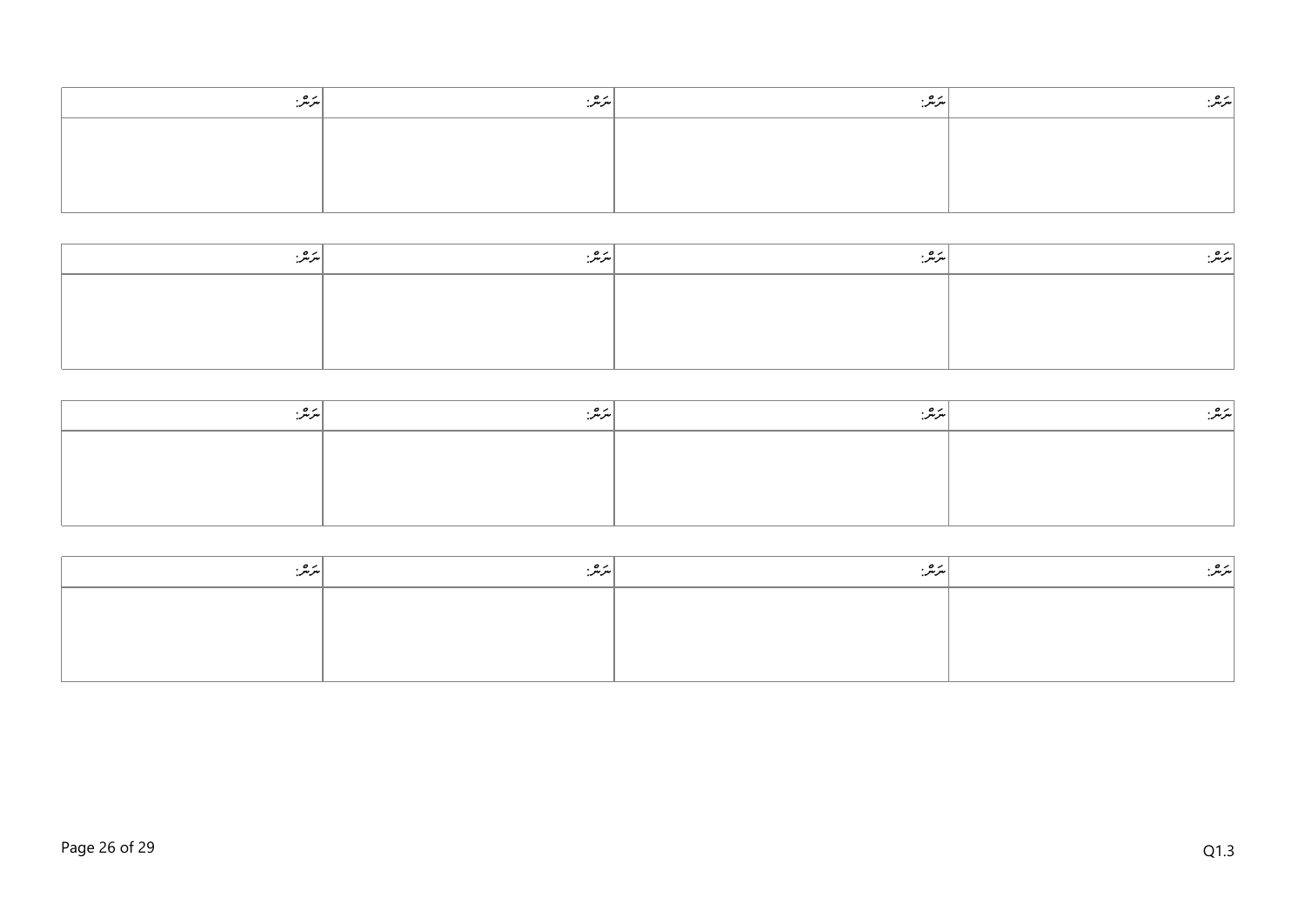| $\cdot$ | ο. | $\frac{\circ}{\cdot}$ | $\sim$<br>سرسر |
|---------|----|-----------------------|----------------|
|         |    |                       |                |
|         |    |                       |                |
|         |    |                       |                |

| ايرعر: | ر ه<br>. . |  |
|--------|------------|--|
|        |            |  |
|        |            |  |
|        |            |  |

| بر ه | 。 | $\sim$<br>َ سومس. |  |
|------|---|-------------------|--|
|      |   |                   |  |
|      |   |                   |  |
|      |   |                   |  |

| 。<br>. س | ىرىىر |  |
|----------|-------|--|
|          |       |  |
|          |       |  |
|          |       |  |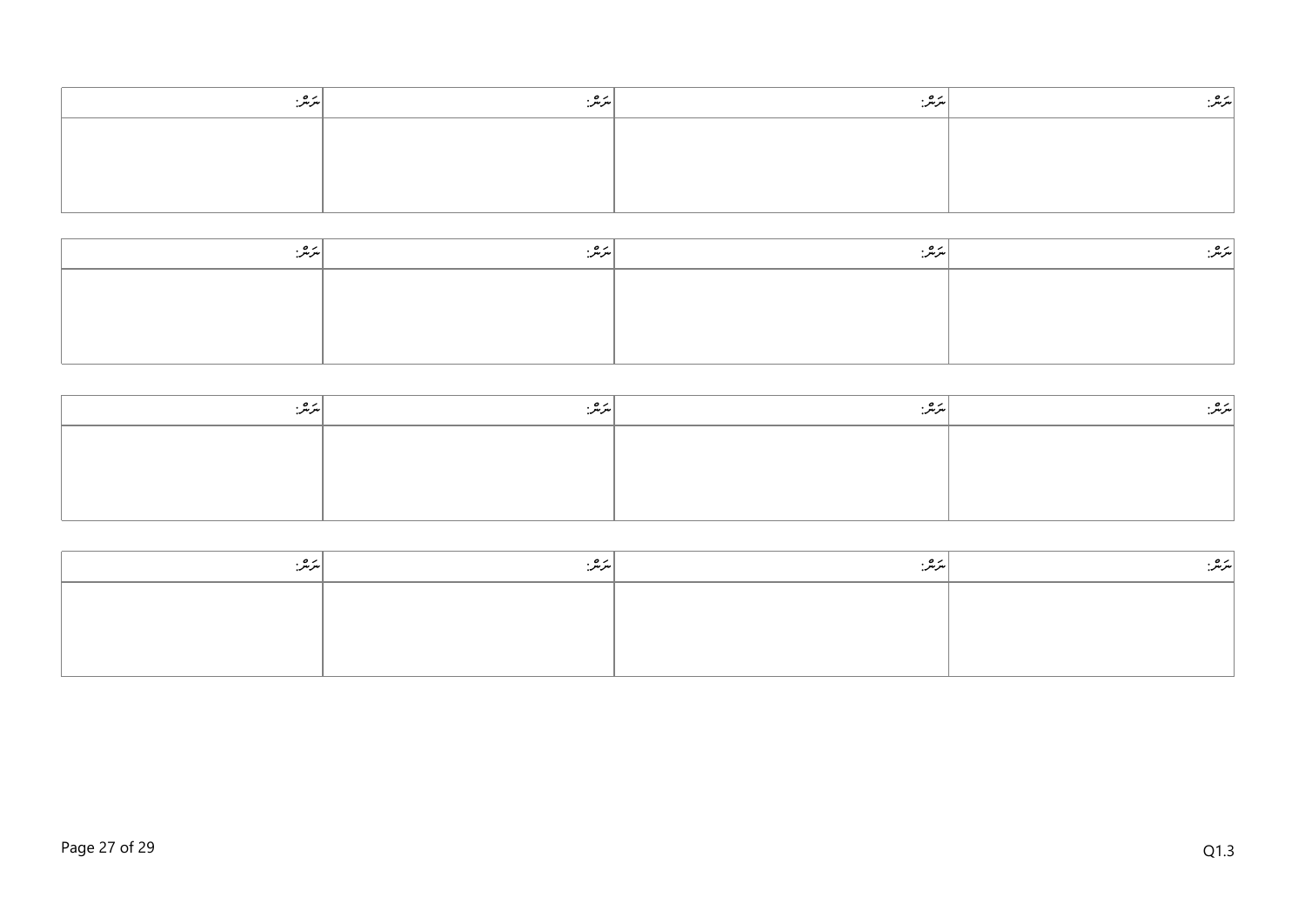| ير هو . | $\overline{\phantom{a}}$ | يرمر | لتزمثن |
|---------|--------------------------|------|--------|
|         |                          |      |        |
|         |                          |      |        |
|         |                          |      |        |

| ىبرىر. | $\sim$<br>ا سرسر . | يئرمثر | o . |
|--------|--------------------|--------|-----|
|        |                    |        |     |
|        |                    |        |     |
|        |                    |        |     |

| انترنثر: | ر ه |  |
|----------|-----|--|
|          |     |  |
|          |     |  |
|          |     |  |

|  | . ه |
|--|-----|
|  |     |
|  |     |
|  |     |